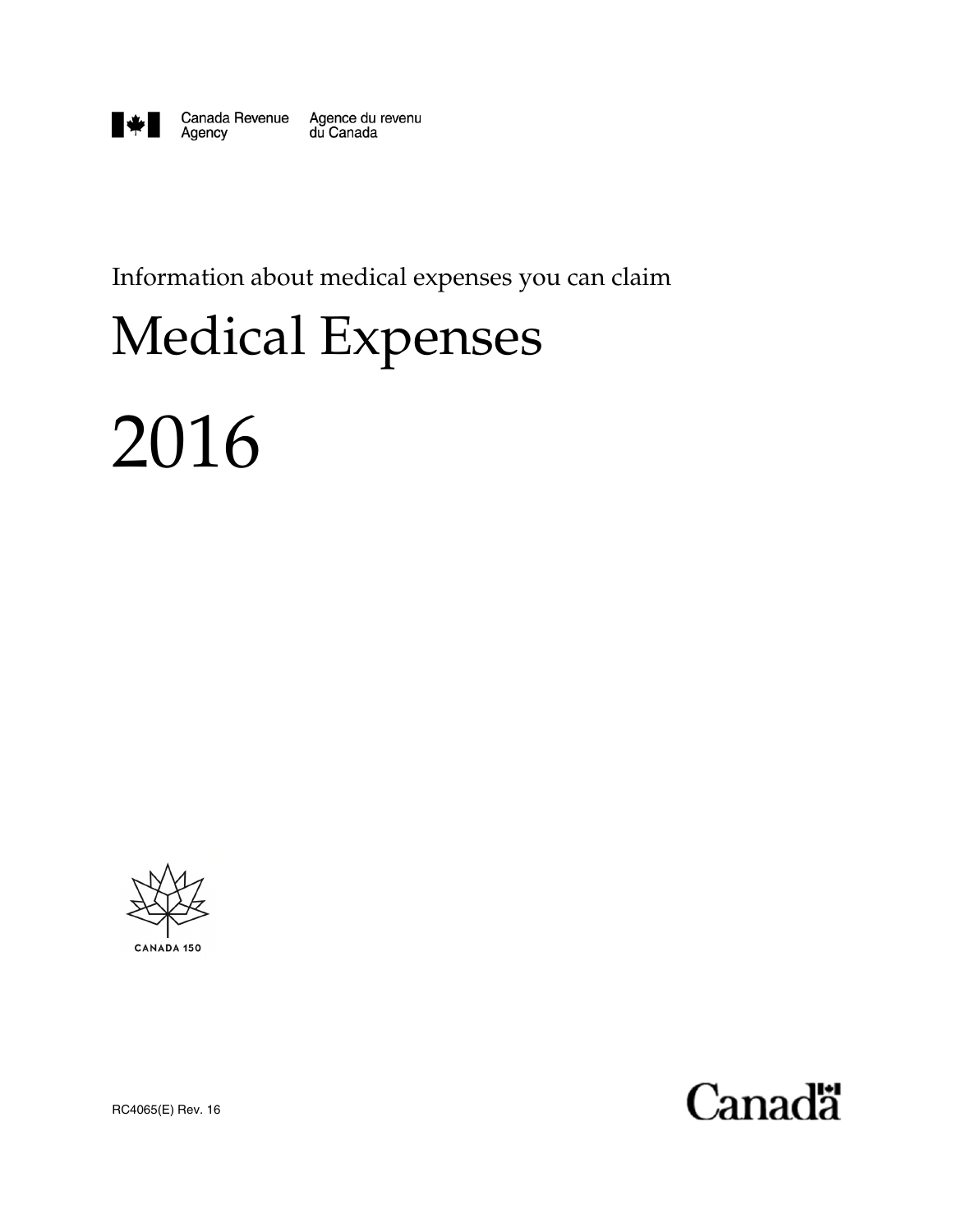## **Is this guide for you?**

his guide is for persons with medical expenses and their supporting family This guide is for persons with medical expenses and their supporting family<br>members. The guide gives information on eligible medical expenses you can claim<br>an user in some tax and benefit rature. on your income tax and benefit return.

This guide uses plain language to explain the most common tax situations. The guide is for information only and does not replace the law.

If you are blind or partially sighted, you can get our publications in braille, large print, etext, or MP3 by going to **cra.gc.ca/alternate**. You can also get our publications and your personalized correspondence in these formats by calling **1-800-959-8281**.

La version française de ce guide est intitulée *Frais médicaux*.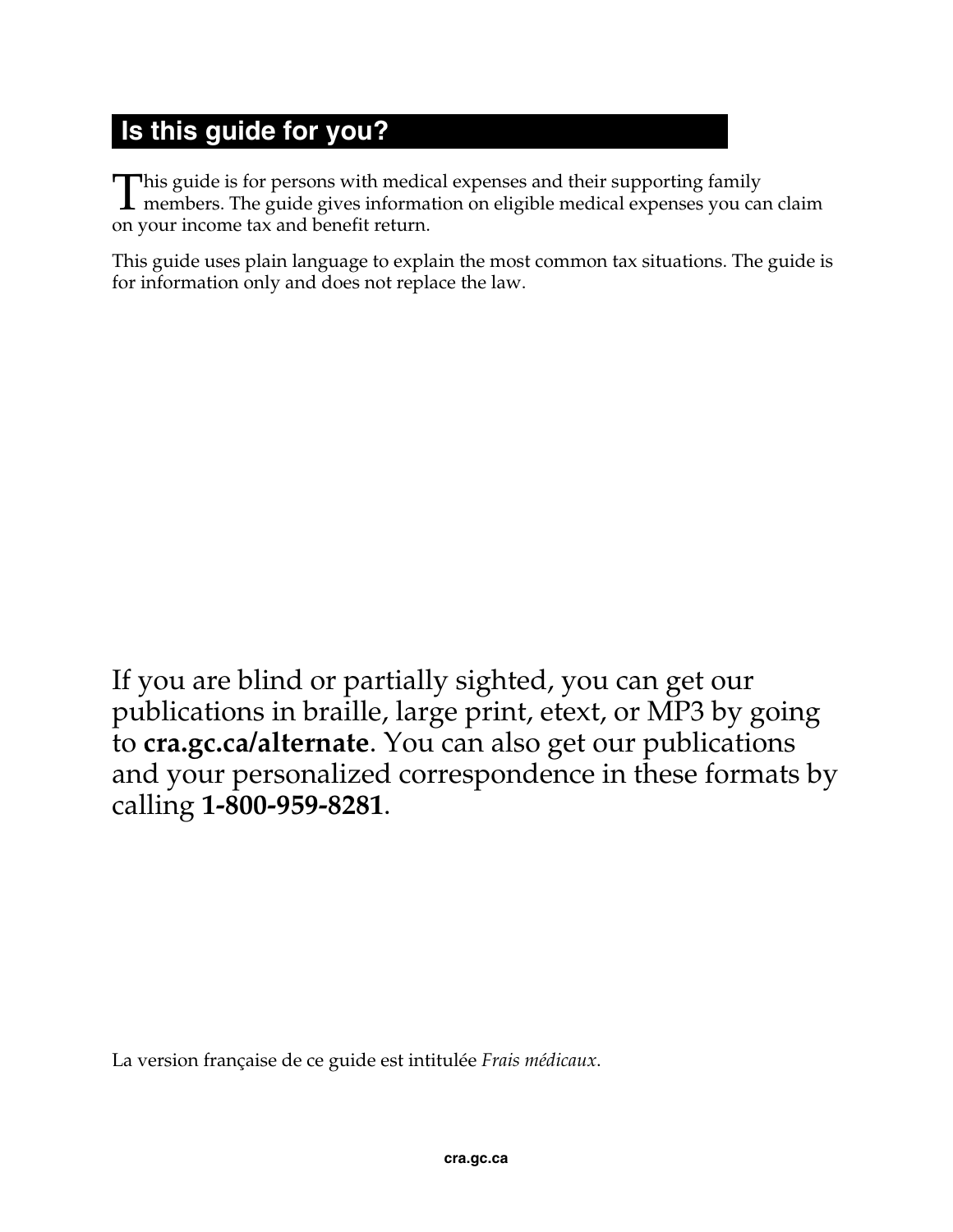## Table of contents

### Page

|                                                                     | $\overline{4}$ |
|---------------------------------------------------------------------|----------------|
|                                                                     | $\overline{4}$ |
|                                                                     | 5              |
|                                                                     | 5              |
|                                                                     | 5              |
|                                                                     | 6              |
| What are the most common medical expenses that you can claim?       | 6              |
|                                                                     | 6              |
|                                                                     |                |
|                                                                     |                |
|                                                                     |                |
|                                                                     |                |
|                                                                     |                |
|                                                                     |                |
|                                                                     |                |
|                                                                     |                |
|                                                                     |                |
| What are the most common medical expenses that you cannot claim? 29 |                |
|                                                                     |                |
|                                                                     |                |
|                                                                     |                |
|                                                                     |                |
|                                                                     |                |
|                                                                     |                |
|                                                                     |                |
|                                                                     |                |
|                                                                     |                |
|                                                                     |                |
|                                                                     |                |
|                                                                     |                |
|                                                                     |                |
|                                                                     |                |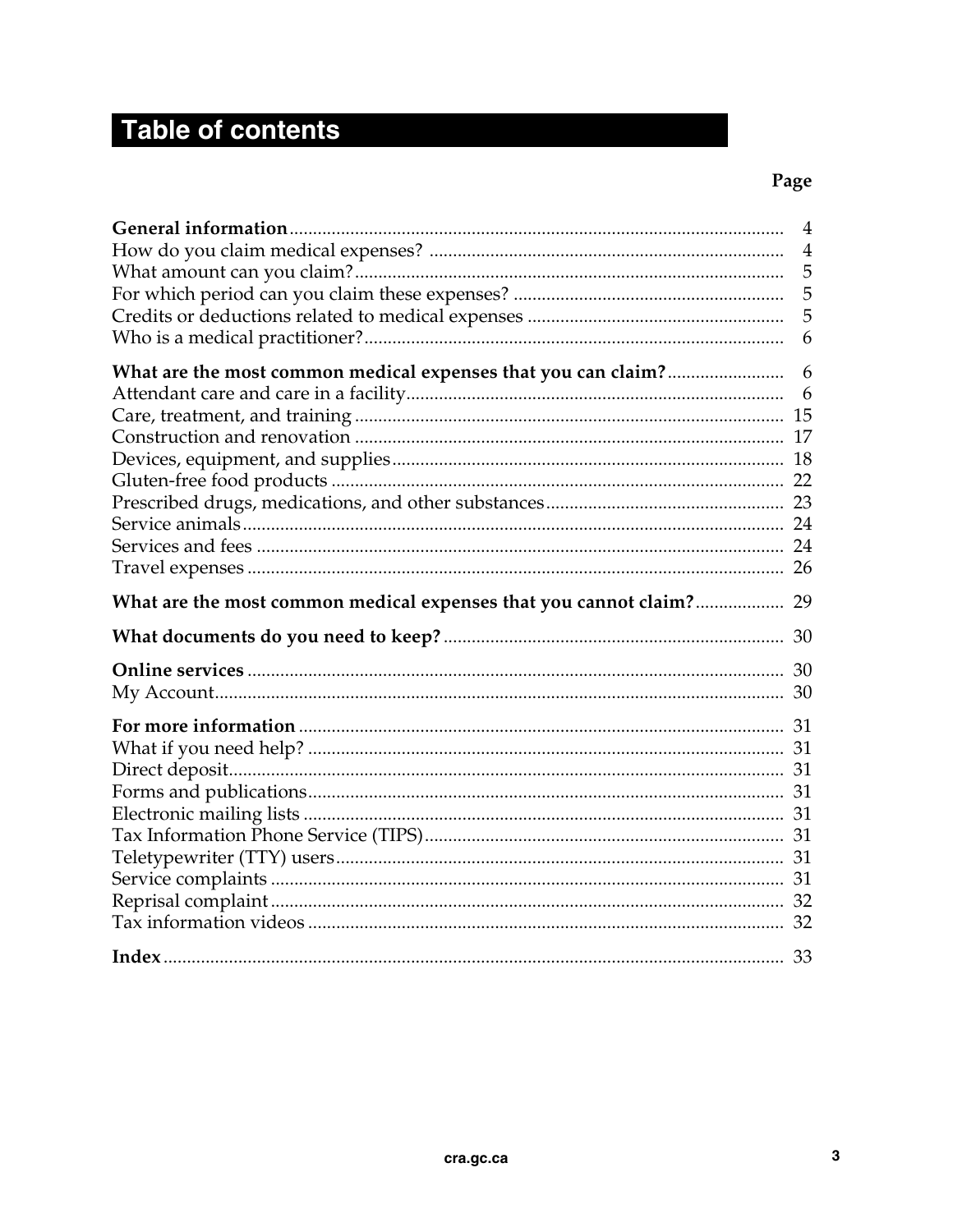## **General information**

he medical expense tax credit is non-refundable tax credit that you can use to reduce The medical expense tax credit is non-refundable tax credit that you can use to redu<br>the tax that you paid or may have to pay. If you paid for healthcare expenses, you may be able to claim them as eligible medical expenses on your income tax and benefit return. These expenses include a wide range of products, procedures and services, such as:

- medical supplies;
- dental care; and
- travel expenses.

Generally, you can claim all amounts paid, even if they were not paid in Canada.

You can only claim the part of an expense for which you have not been or will not be reimbursed.

### **How do you claim medical expenses?**

You can claim medical expenses on line 330 or 331 of your Schedule 1.

**Line 330** – You can claim the total eligible medical expenses you or your spouse or common-law partner paid for the following persons:

- yourself;
- your spouse or common-law partner; or
- your or your spouse's or common-law partner's children born in 1999 or later.

**Line 331** – You can claim the part of eligible medical expenses you or your spouse or common-law partner paid for the following persons who depended on you for support:

- your or your spouse's or common-law partner's children born in 1998 or earlier, or grandchildren; or
- your or your spouse's or common-law partner's parents, grandparents, brothers, sisters, uncles, aunts, nephews, or nieces who were residents of Canada at any time in the year.

You have to calculate, for **each** dependant, the medical expenses that you are claiming on line 331.

For more information, see lines 330 and 331 in the *General Income Tax and Benefit Guide*.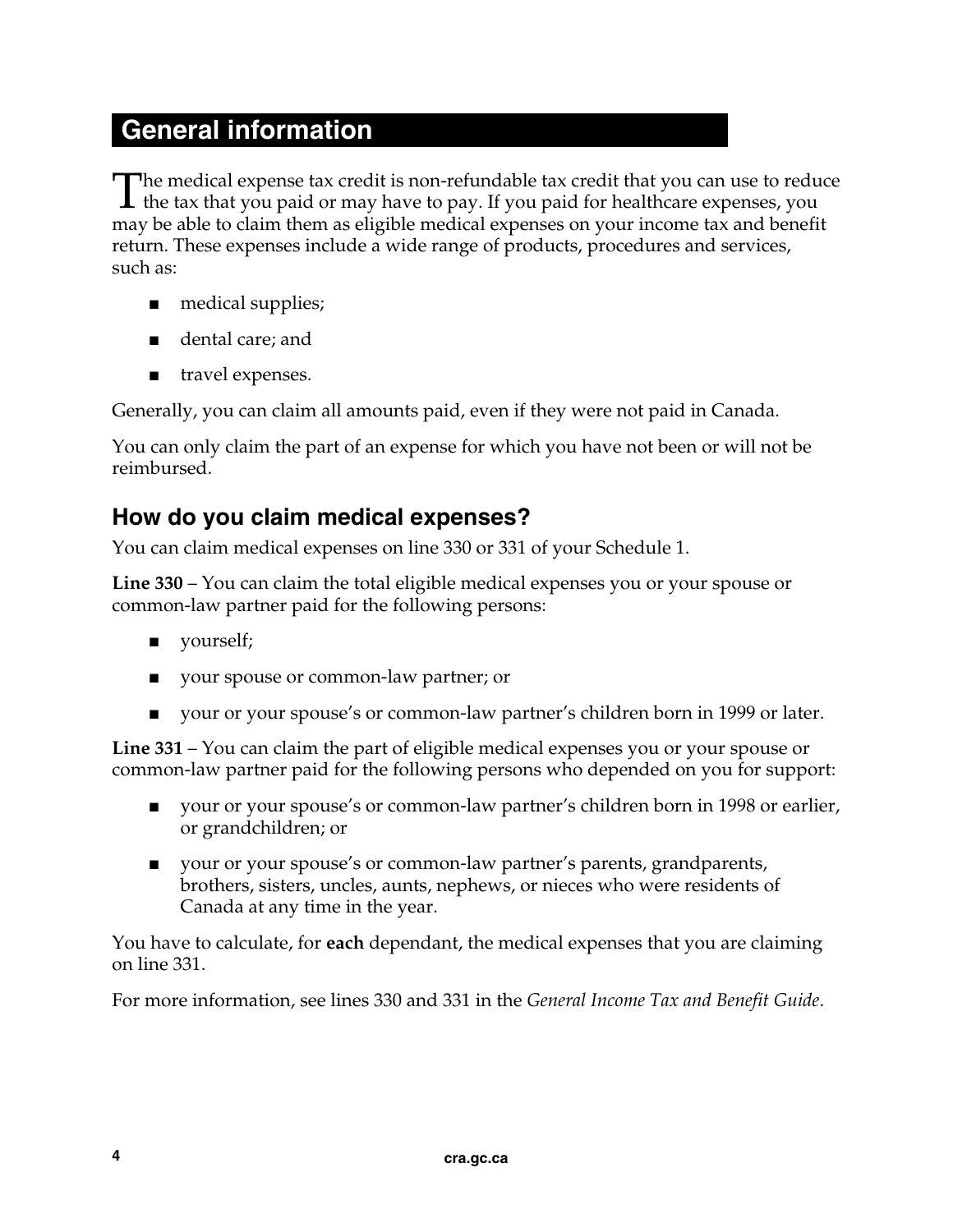## **What amount can you claim?**

**Line 330** – You can claim the total of the eligible expenses minus whichever is **less**:

- \$2,237; or
- 3% of **your** net income (line 236 of your return).

**Line 331** – You can claim the total of the eligible expenses minus whichever is **less**:

- \$2,237; or
- 3<sup>%</sup> of **your dependant's** net income (line 236 of the return).

## **For which period can you claim these expenses?**

You can claim eligible medical expenses paid in any **12-month period** ending in 2016 and not claimed by you or anyone else in 2015. For a person who died in 2016, a claim can be made for expenses paid in any **24-month period** that includes the date of death if the expenses were not claimed for any other year.

## **Credits or deductions related to medical expenses**

#### **Refundable medical expense supplement**

The refundable medical expense supplement is a refundable tax credit available to working individuals with low incomes and high medical expenses. You may be able to claim this credit if the following conditions apply:

- You made a claim for medical expenses on line 332 of Schedule 1 or for the disability supports deduction on line 215 of your return.
- You were resident in Canada throughout 2016.
- You were 18 years of age or older at the end of 2016.

You must also meet the criteria related to income.

For more information, see line 452 in the *General Income Tax and Benefit Guide*.

#### **Disability support deduction**

The person with the impairment in physical or mental functions may be able to claim **some** medical expenses as a disability supports deduction. He or she can claim these expenses on line 215 or line 330, or split the claim between these two lines, as long as the total of the amounts claimed is not more than the expenses paid.

For the eligibility criteria, the list of the eligible expenses, or more information, see Guide RC4064*, Disability-Related Information*.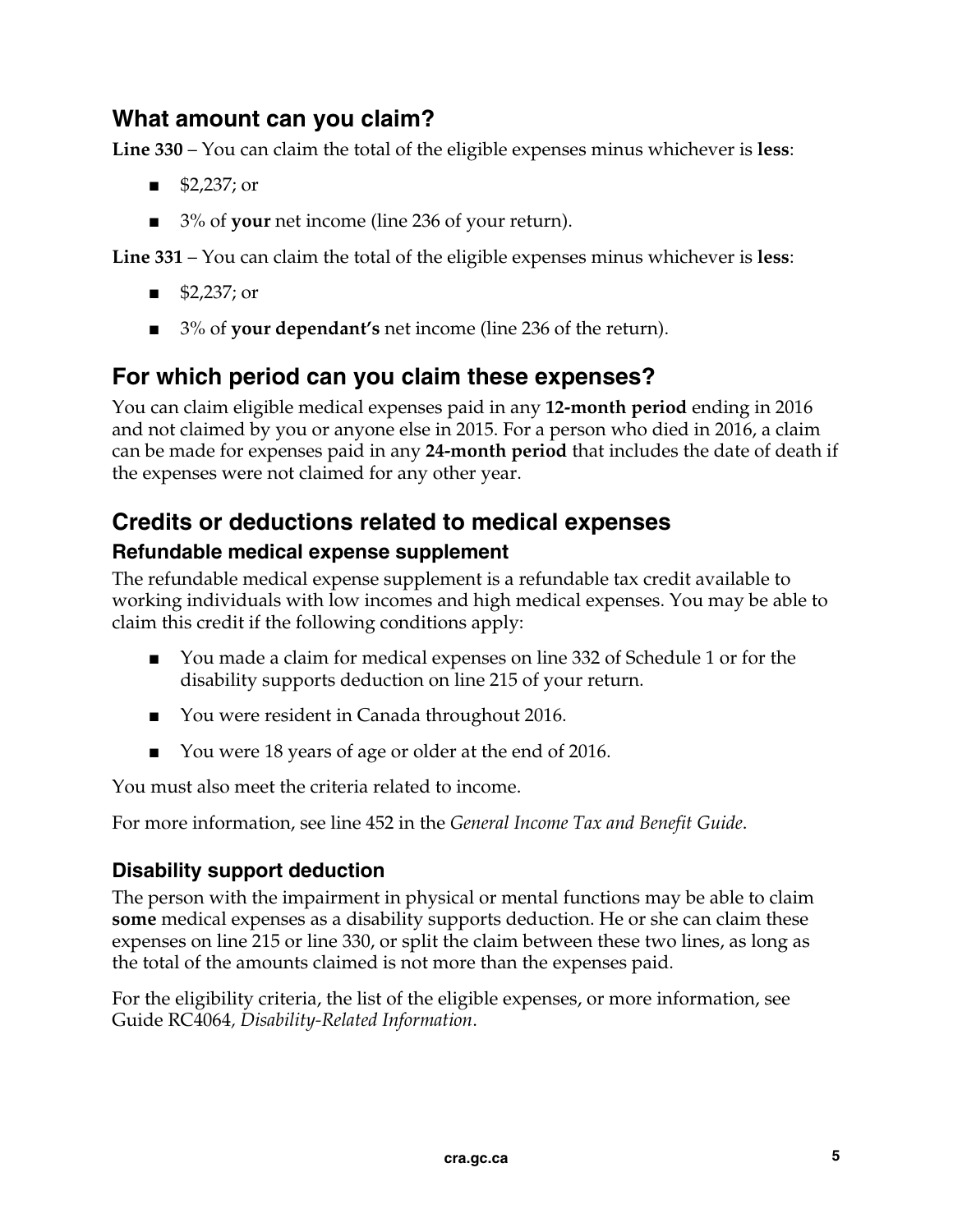## **Who is a medical practitioner?**

A medical practitioner is a health care professional authorized by law to practice as a medical practitioner. In this guide, we identify the medical expenses that have to be certified by a medical practitioner to be eligible. To view the list of professionals who are considered to be medical practitioners, go to **cra.gc.ca/medicalpractitioners**.

## **What are the most common medical expenses that you can claim?**

he cost of any of the following items can be claimed on line 330 **or** used in the The cost of any of the following items can be claimed on line 330 or used in the calculation for a claim on line 331. We specify any certification needed. This list is **not** complete.

For more information, see Income Tax Folio S1-F1-C1, *Medical Expenses Tax Credit*.

## **Attendant care and care in a facility**

Attendant care is care given by an attendant who does personal tasks which a person cannot do for himself or herself. Attendant care can be received in certain types of facilities.

You can claim amounts paid to an attendant only if the attendant was not your spouse or common-law partner and was 18 years of age or older when the amounts were paid.

If an individual issues a receipt for attendant care services, the receipt must include his or her social insurance number.

#### **Who can claim these expenses?**

You can claim as medical expenses the amounts you or your spouse or common-law partner paid for attendant care or care in a facility. The expenses must have been paid for the care of:

- yourself;
- your spouse or common-law partner; or
- a dependant.

A **dependant** is someone who depended on you for support and is:

- your or your spouse's or common-law partner's child or grandchild; or
- your or your spouse's or common-law partner's parent, grandparent, brother, sister, uncle, aunt, nephew, or niece who lived in Canada at any time in the year.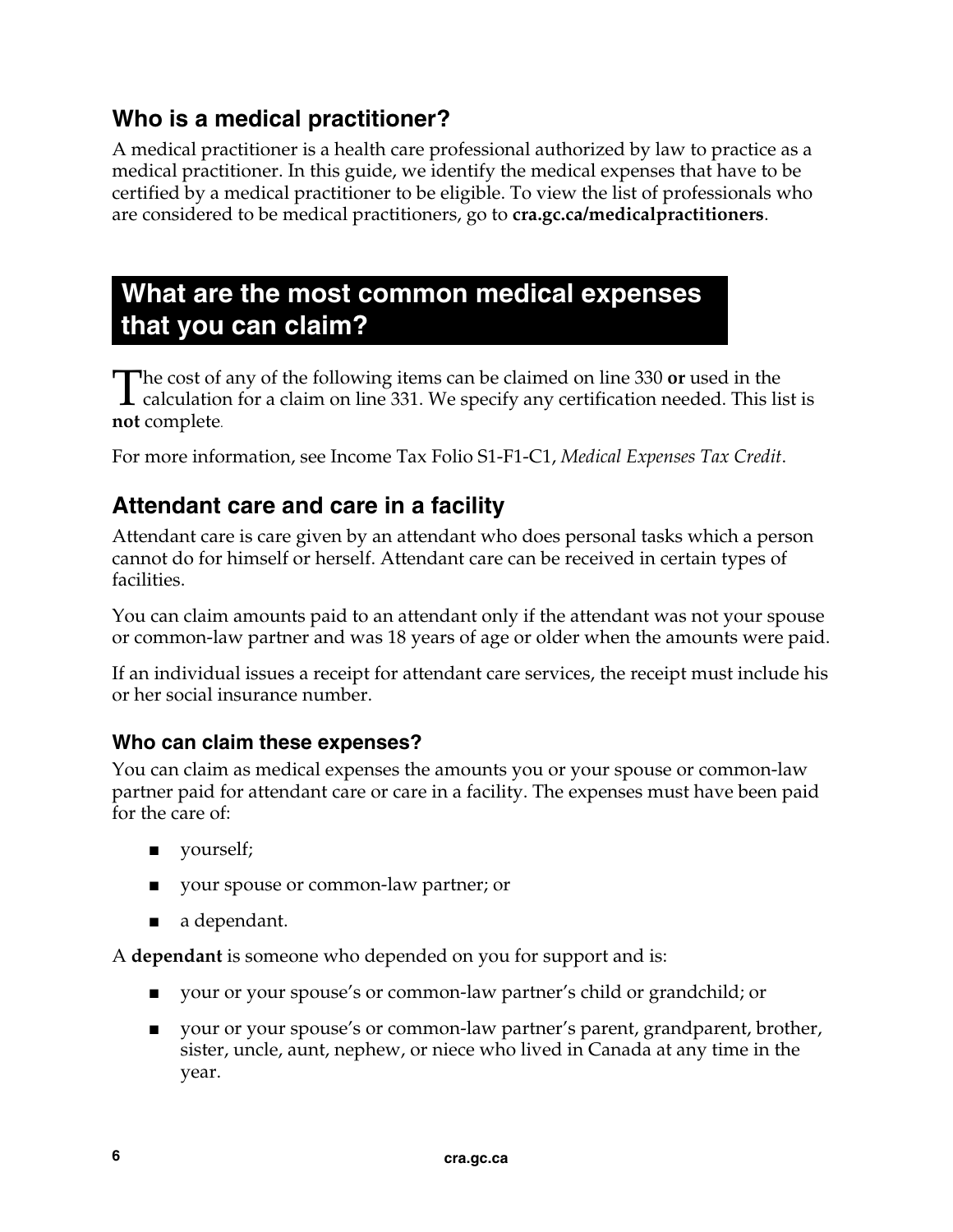#### **What can you claim as medical expenses?**

#### **Full-time care or specialized care**

Generally, you can claim the **entire** amount you paid for the following facilities:

- nursing homes (full-time care); and
- schools, institutions, or other places (providing care or care and training).

We consider the care to be full-time care when a person needs constant care and attendance.

Other places could include an outpatient clinic, such as a detoxification clinic.

**What is a nursing home?** – A nursing home is generally considered to be a facility that gives full-time care. Any facility could be considered a nursing home if it has the same features and characteristics as a nursing home.

All regular fees are eligible as medical expenses, including those for the following:

- food;
- accommodation;
- nursing care;
- administration fees;
- maintenance fees: and
- social programming and activities fees.

However, extra personal expenses (such as hairdresser fees) are **not** eligible.

#### **Salaries and wages**

You can claim the fees for salaries and wages paid for part-time attendant care.

Also, you can claim the fees for **salaries and wages** paid for attendant care services or care or supervision in the following facilities:

- self-contained domestic establishments (such as your private home);
- retirement homes, homes for seniors, or other institutions;
- group homes in Canada; and
- nursing homes. Special rules apply to this type of facility. See the chart on page 11.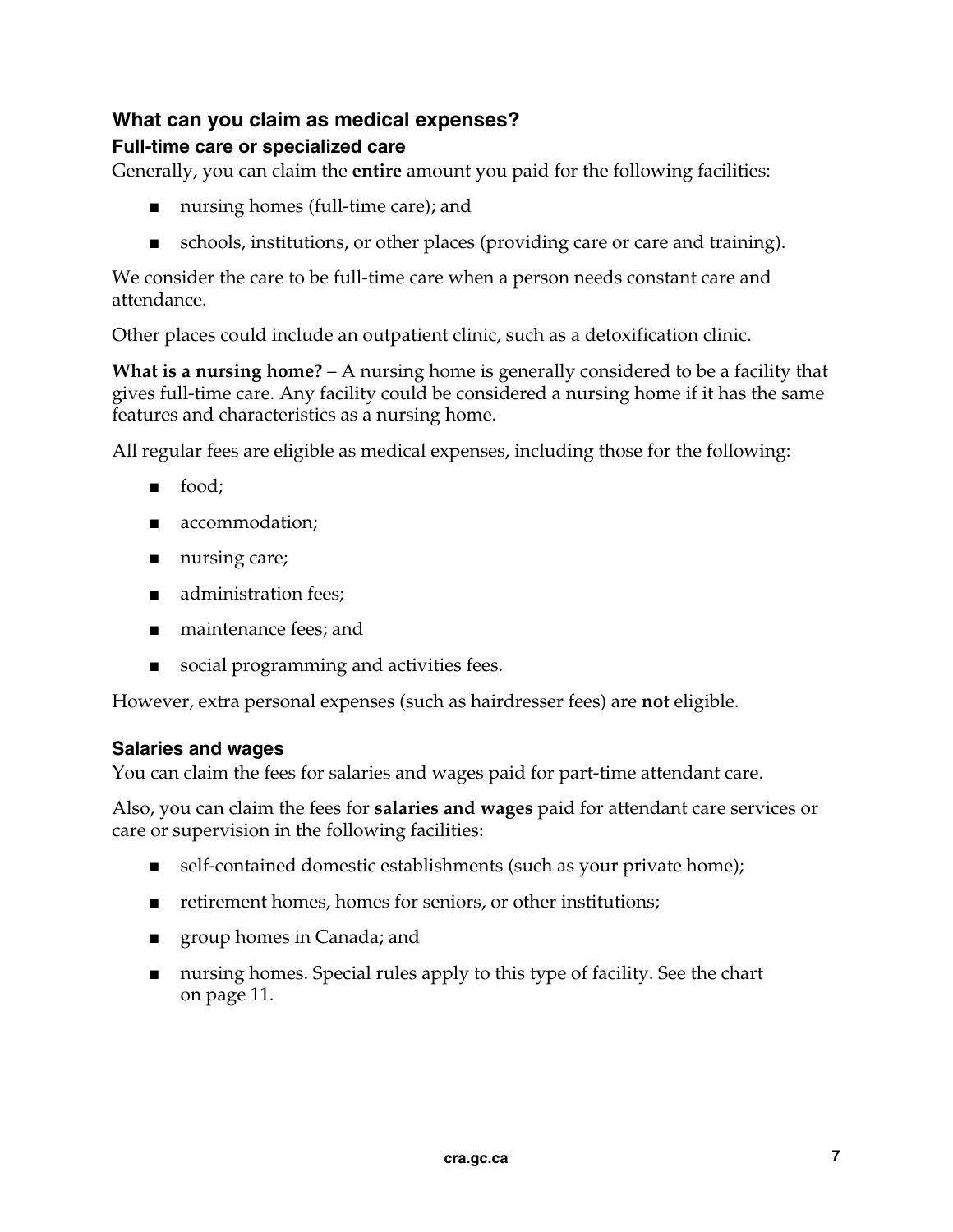**Expenses you can claim** – You can claim as medical expenses the salaries and wages paid to all employees that do the following duties or services:

- food preparation;
- housekeeping services for a resident's personal living space;
- laundry services for a resident's personal items;
- health care (registered nurse, practical nurse, certified health care aide, personal support worker);
- activities (social programmer);
- salon services (hairdresser, manicurist, pedicurist) **if included in the monthly fee**;
- transportation (driver); and
- security for a secured unit.

If you are receiving attendant care services in your home, you can only claim for the period when you are at home and need care or help. For an expense to be eligible as a medical expense, you must:

- be eligible for the disability tax credit; or
- have a written certification from a medical practitioner that states the services are necessary.

**Expenses you cannot claim** – You cannot claim the cost of:

- rent (except the part of rent for services that help a person with daily tasks, such as laundry and housekeeping);
- food;
- cleaning supplies;
- other operating costs (such as the maintenance of common areas and outside grounds); or
- salaries and wages paid to employees such as administrators, receptionists, groundskeepers, janitors (for common areas), and maintenance staff.

#### **Sample statement for attendant care expenses**

To claim attendant care expenses paid to a facility (other than full-time care in a nursing home or specialized care) such as a retirement home, you have to send us a detailed breakdown from the facility.

The breakdown must clearly show the amounts paid for staff salaries that apply to the attendant care services listed under "Expenses you can claim" on this page.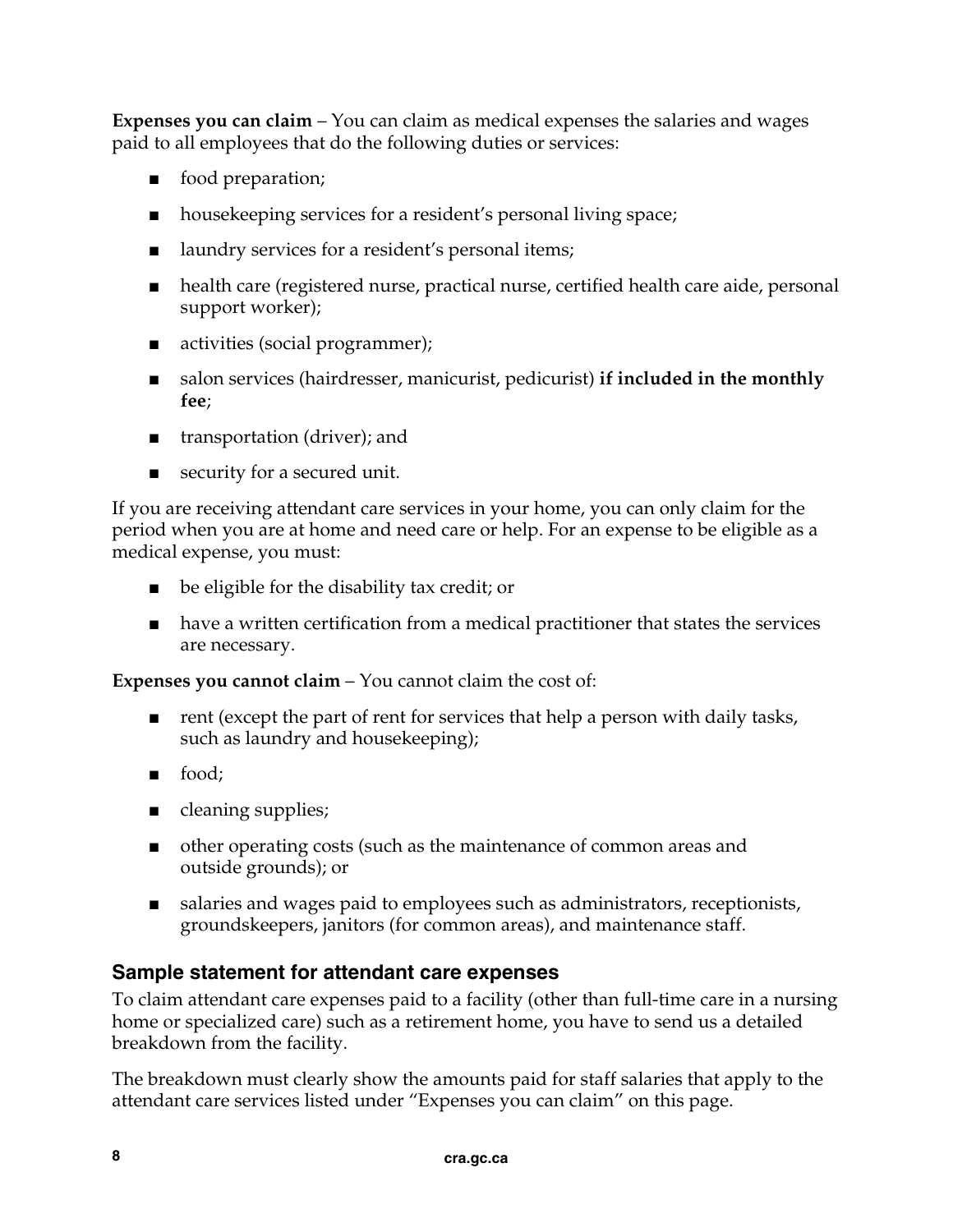The breakdown should also take into account any subsidies that reduce the attendant care expenses (unless the subsidy is included in income and is not deductible from income).

| Statement of account for the 2016 year<br>Resident's name: Stephen Harris |                   |                          |                      |  |  |  |
|---------------------------------------------------------------------------|-------------------|--------------------------|----------------------|--|--|--|
|                                                                           | Total<br>expenses | Non-eligible<br>expenses | Eligible<br>expenses |  |  |  |
| Rent                                                                      | \$14,909          | \$14,909                 |                      |  |  |  |
| <b>Administration staff wages</b>                                         | 1,242             | 1,242                    |                      |  |  |  |
| <b>Nursing wages</b>                                                      | 4,259             |                          | \$4,259              |  |  |  |
| <b>Activities director wages</b>                                          | 402               |                          | 402                  |  |  |  |
| Housekeeping and laundry wages                                            | 1,016             |                          | 1,016                |  |  |  |
| Dietician and chef wages                                                  | 2,851             |                          | 2,851                |  |  |  |
| <b>Transportation wages</b>                                               | 365               |                          | 365                  |  |  |  |
| <b>Total</b>                                                              | \$25,044          | \$16,151                 | \$8,893              |  |  |  |

The following sample statements show the detailed information we need.

Based on the above statement, Stephen's eligible attendant care expenses are \$8,893.

| Statement of account for the 2016 year<br>Resident's name: Jamie Fitzgerald |                   |                          |                                                           |                              |                                                     |  |  |
|-----------------------------------------------------------------------------|-------------------|--------------------------|-----------------------------------------------------------|------------------------------|-----------------------------------------------------|--|--|
|                                                                             | Total<br>expenses | Non-eligible<br>expenses | Eligible<br>expenses - if no<br>subsidies are<br>received | <b>Subsidies</b><br>received | <b>Eligible</b><br>expenses<br>(after<br>subsidies) |  |  |
| Rent                                                                        | \$14,909          | \$14,909                 |                                                           | \$5,000                      |                                                     |  |  |
| Administration<br>staff wages                                               | 1,242             | 1,242                    |                                                           |                              |                                                     |  |  |
| <b>Nursing wages</b>                                                        | 4,259             |                          | \$4,259                                                   |                              | \$4,259                                             |  |  |
| <b>Activities director</b><br>wages                                         | 402               |                          | 402                                                       |                              | 402                                                 |  |  |
| Housekeeping and<br>laundry wages                                           | 1,016             |                          | 1,016                                                     | 1,016                        |                                                     |  |  |
| Dietician and chef<br>wages                                                 | 2,851             |                          | 2,851                                                     | 2,000                        | 851                                                 |  |  |
| <b>Transportation</b><br>wages                                              | 365               |                          | 365                                                       |                              | 365                                                 |  |  |
| <b>Total</b>                                                                | \$25,044          | \$16,151                 | \$8,893                                                   | \$8,016                      | \$5,877                                             |  |  |

Based on the above statement, Jamie's eligible attendant care expenses are \$5,877. The amount of eligible expenses that Jamie can claim was reduced because of the subsidies received.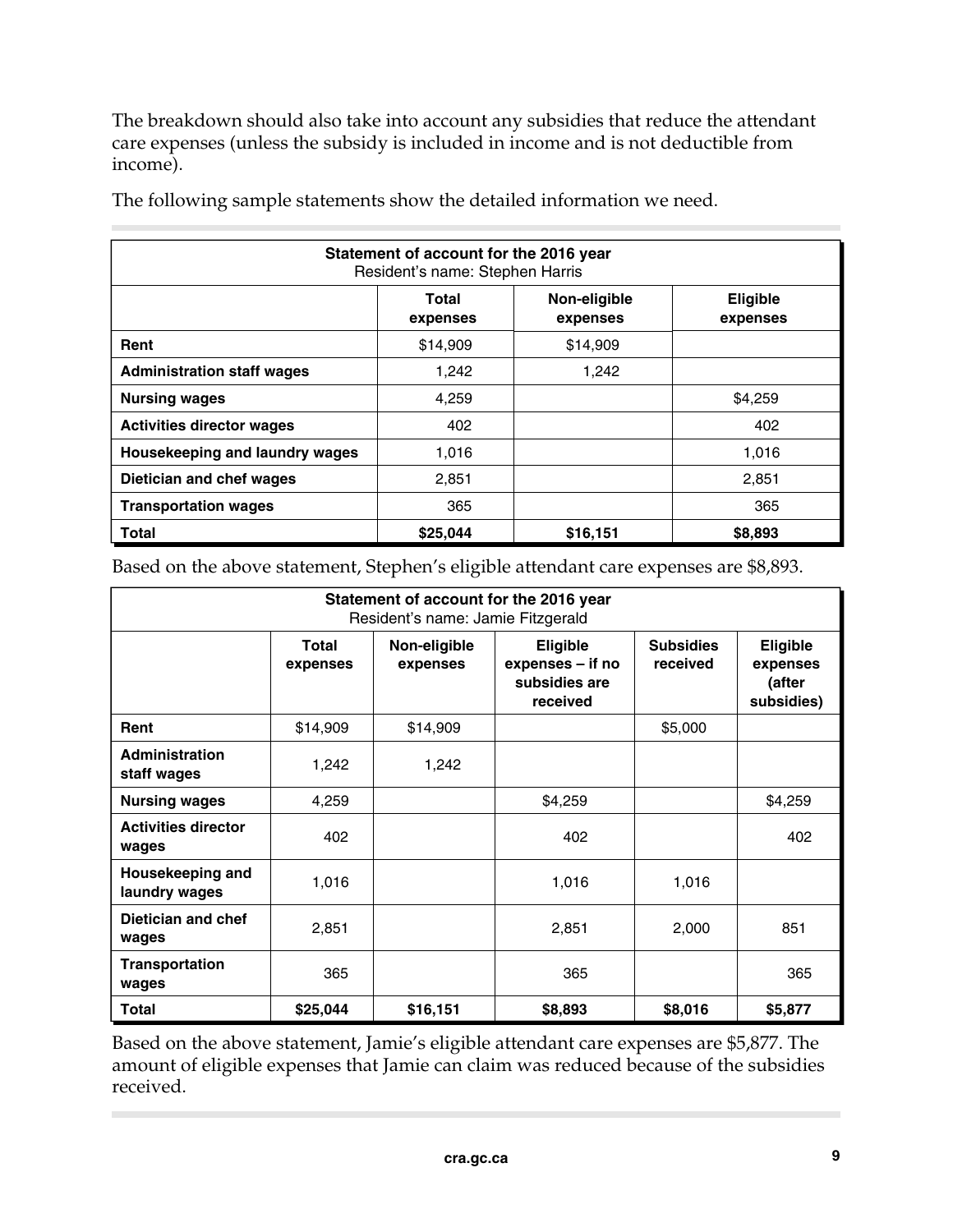#### **Are you claiming the disability amount?**

There are special rules when claiming the disability amount **and** attendant care as medical expenses. For information on claiming attendant care and the disability amount, see the chart on the next page.

Calculate your net federal tax using Schedule 1*, Federal Tax,* to find out what is more beneficial for you. You can also see the examples starting on page 12.

If someone claims the fees paid to a nursing home for full-time care as a medical expense on line 330 or 331 of Schedule 1, no one else can claim the disability amount for the same person.

To claim the disability amount, we must approve your application for the disability tax credit (DTC). For more information on the disability amount and the DTC, see Guide RC4064, *Disability-Related Information*.

#### **Can you claim both attendant care as medical expenses and the disability amount, and what certification do you need?**

The chart on the next page shows the certification you need to claim attendant care as a medical expense (on line 330 or 331) and if you can **also** claim the disability amount (line 316 or 318 of Schedule 1). **In all cases**, for you to qualify for the disability amount, we have to approve Form T2201, *Disability Tax Credit Certificate*.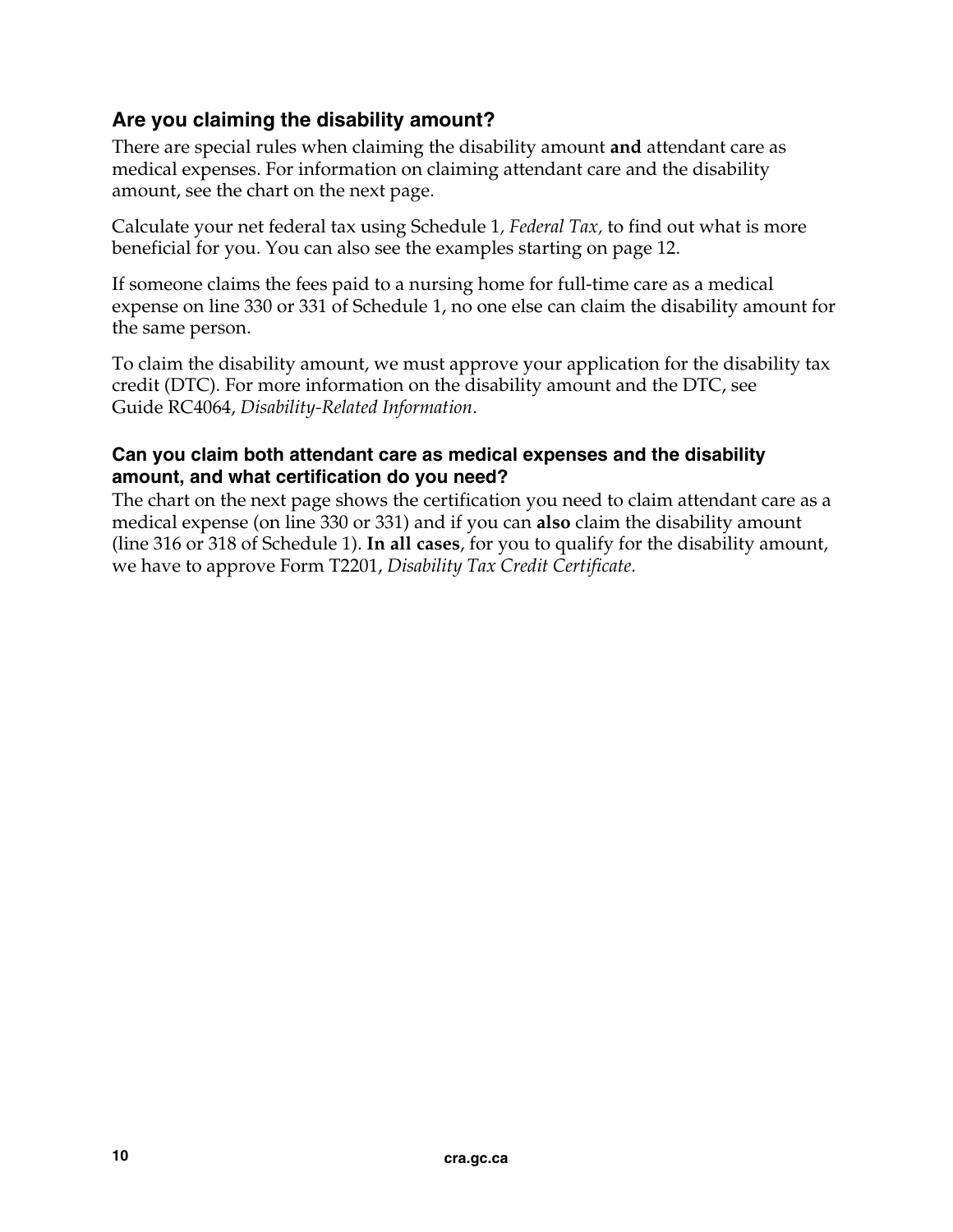| Type of expense                                                                                                                                                                                      | <b>Certification needed</b>                                                                                                                                                                                                                                                                                              | Can you claim the disability<br>amount?                                                                                       |
|------------------------------------------------------------------------------------------------------------------------------------------------------------------------------------------------------|--------------------------------------------------------------------------------------------------------------------------------------------------------------------------------------------------------------------------------------------------------------------------------------------------------------------------|-------------------------------------------------------------------------------------------------------------------------------|
| Fees paid for full-time<br>care in a nursing<br>home                                                                                                                                                 | Form T2201 or a medical practitioner<br>must certify in writing that you are, and in<br>the foreseeable future will continue to be,<br>dependent on others for your personal<br>needs and care because of a lack of<br>normal mental capacity.                                                                           | You can claim the disability<br>amount, if eligible, or these<br>expenses, but not both.                                      |
| <b>Salaries and wages</b><br>for attendant care given<br>in Canada. This can<br>include the part of the<br>nursing home fees<br>paid for full-time care<br>that relate only to<br>salaries and wages | Form T2201                                                                                                                                                                                                                                                                                                               | You can claim the disability<br>amount and up to \$10,000 for<br>these expenses (\$20,000 if the<br>person died in the year). |
| <b>Salaries and wages</b><br>for one full-time<br>attendant outside of a<br>self-contained domestic<br>establishment                                                                                 | Form T2201                                                                                                                                                                                                                                                                                                               | You can claim the disability<br>amount or these expenses,<br>but not both.                                                    |
| Full-time attendant at<br>home                                                                                                                                                                       | Form T2201 or a medical practitioner<br>must certify in writing that you are, and<br>will likely to be for a long continuous<br>period of indefinite duration, dependent<br>on others for your personal needs and<br>care because of an impairment in<br>physical or mental functions and need a<br>full-time attendant. | You can claim the disability<br>amount, if eligible, or these<br>expenses, but not both.                                      |
| Salaries and wages for<br>care or supervision in a<br>group home in<br>Canada                                                                                                                        | Form T2201                                                                                                                                                                                                                                                                                                               | You can claim the disability<br>amount and these expenses.                                                                    |
| Care, or training and<br>care, at a school,<br>institution, or other<br>place (such as a<br>detoxification clinic)                                                                                   | Form T2201 or an appropriately qualified<br>person must certify in writing that<br>because of a mental or physical<br>impairment, you need the equipment,<br>facilities, or staff specially provided by<br>that place for persons with the same type<br>of impairments.                                                  | You can claim the disability<br>amount, if eligible, and these<br>expenses.                                                   |
|                                                                                                                                                                                                      | <b>Note</b><br>An appropriately qualified person includes<br>a medical practitioner, the principal of the<br>school or the head of the institution or<br>other place.                                                                                                                                                    |                                                                                                                               |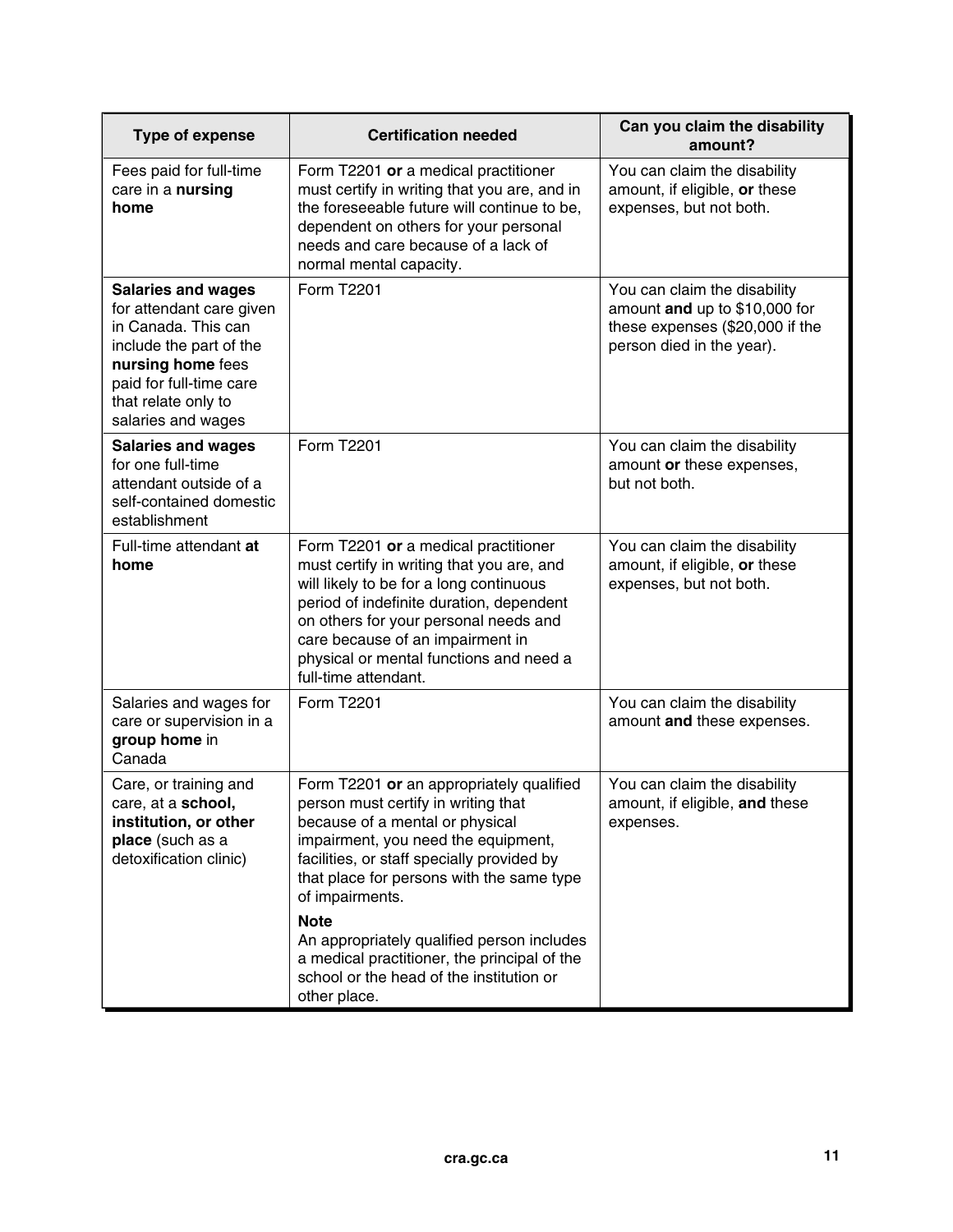#### **What is more beneficial?**

#### **Example 1**

John is a 38-year-old who lives in his own home. His only income is a disability pension of \$29,000. John's doctor has certified in writing that John is dependent on others for his personal needs because of his physical impairment. The Canada Revenue Agency (CRA) has approved Form T2201 for him. John pays his 43-year-old neighbour, Marge, \$14,000 each year to look after him full-time. John can claim the amounts he pays Marge for attendant care as a medical expense.

John has a choice to make. His first option is to claim \$10,000 of his attendant care expenses as a medical expense on line 330 and claim the disability amount of \$8,001 on line 316. Under this option, he would have no federal tax to pay.

His second option is to claim all \$14,000 of his attendant care expenses as a medical expense, but then he would not be able to claim the disability amount. His federal tax would be \$359.

For John, the first option is better. See the following examples of John's Schedule 1 for a breakdown of his claims on his return using both options.

| Basic personal amount (line 300)                                         |          |                         |           | 11,474.00 |
|--------------------------------------------------------------------------|----------|-------------------------|-----------|-----------|
| Pension income amount (line 314)                                         |          |                         | $\pm$     | 2,000.00  |
| Disability amount (for self) (line 316)                                  |          |                         | $\ddot{}$ | 8,001.00  |
| Total amounts of medical expenses paid                                   |          | 10,000.00               |           |           |
| Subtract \$2,237 or 3% of line 236<br>of your return, whichever is less. |          | 870.00                  |           |           |
| Medical expenses for self (line 330)                                     |          | 9,130.00                |           | 9,130.00  |
| Add the amounts.                                                         |          |                         |           | 30,605.00 |
| Federal non-refundable tax credit rate                                   |          |                         | $\times$  | 15%       |
| Total federal non-refundable tax credits                                 |          |                         | =         | 4,590.75  |
| Since the taxable income is \$45,282 or less:                            |          |                         |           |           |
| Your taxable income from line 260<br>of your return                      |          | 29,000.00               |           |           |
| Multiply by 15%.                                                         | $\times$ | 15%                     |           |           |
| Federal tax on taxable income                                            | =        | 4,350.00                |           | 4,350.00  |
| Subtract federal non-refundable tax credits.                             |          |                         |           | 4,590.75  |
|                                                                          |          |                         |           | $-240.75$ |
| <b>Basic federal tax</b>                                                 |          | If negative, enter "0". | $=$       | 0.00      |

**Option 1** – John's Schedule 1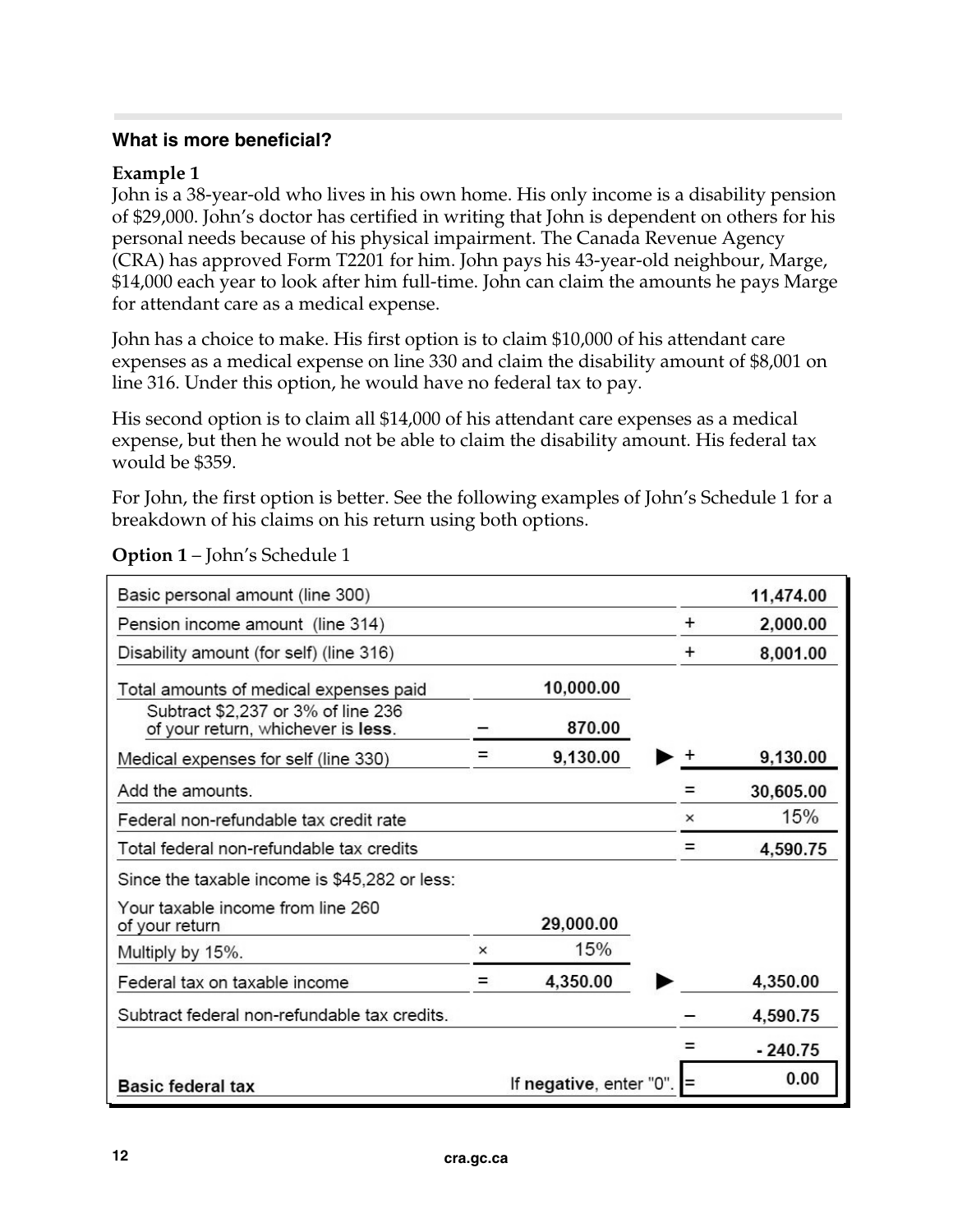#### **Option 2** – John's Schedule 1

| Basic personal amount (line 300)                                         |          |                         |           | 11,474.00 |
|--------------------------------------------------------------------------|----------|-------------------------|-----------|-----------|
| Pension income amount (line 314)                                         |          |                         | $\ddot{}$ | 2,000.00  |
| Disability amount (for self) (line 316)                                  |          |                         | $\pm$     | 0.00      |
| Total amounts of medical expenses paid                                   |          | 14,000.00               |           |           |
| Subtract \$2,237 or 3% of line 236<br>of your return, whichever is less. |          | 870.00                  |           |           |
| Medical expenses for self (line 330)                                     |          | 13,130.00               |           | 13,130.00 |
| Add the amounts.                                                         |          |                         |           | 26,604.00 |
| Federal non-refundable tax credit rate                                   |          |                         | $\times$  | 15%       |
| Total federal non-refundable tax credits                                 |          |                         |           | 3,990.60  |
| Since the taxable income is \$45,282 or less:                            |          |                         |           |           |
| Your taxable income from line 260<br>of your return                      |          | 29,000.00               |           |           |
| Multiply by 15%.                                                         | $\times$ | 15%                     |           |           |
| Federal tax on taxable income                                            |          | 4,350.00                |           | 4,350.00  |
| Subtract federal non-refundable tax credits.                             |          |                         |           | 3,990.60  |
|                                                                          |          |                         |           | 359.40    |
| <b>Basic federal tax</b>                                                 |          | If negative, enter "0". |           | 359.40    |

#### **Example 2**

Judy is a 57-year-old who earned \$40,000 of pension income last year. She was seriously injured in a car accident a few years ago and now needs full-time attendant care. The CRA has approved Form T2201 for her. Last year, Judy paid \$32,000 to a retirement home. Of that amount, \$21,000 was her share of the salaries and wages paid to staff for attendant care.

Judy has a choice to make. Her first option is to claim \$10,000 of her attendant care expenses as medical expenses on line 330 and claim the disability amount of \$8,001 on line 316. Under this option, she would have to pay \$1,459 in federal tax.

Her second option is to claim all \$21,000 of her attendant care expenses as a medical expense, but then she would not be able to claim the disability amount. Her federal tax would be \$1,009.

For Judy, the second option is better. See the examples of Judy's Schedule 1 for a breakdown of her claims on her return using both options.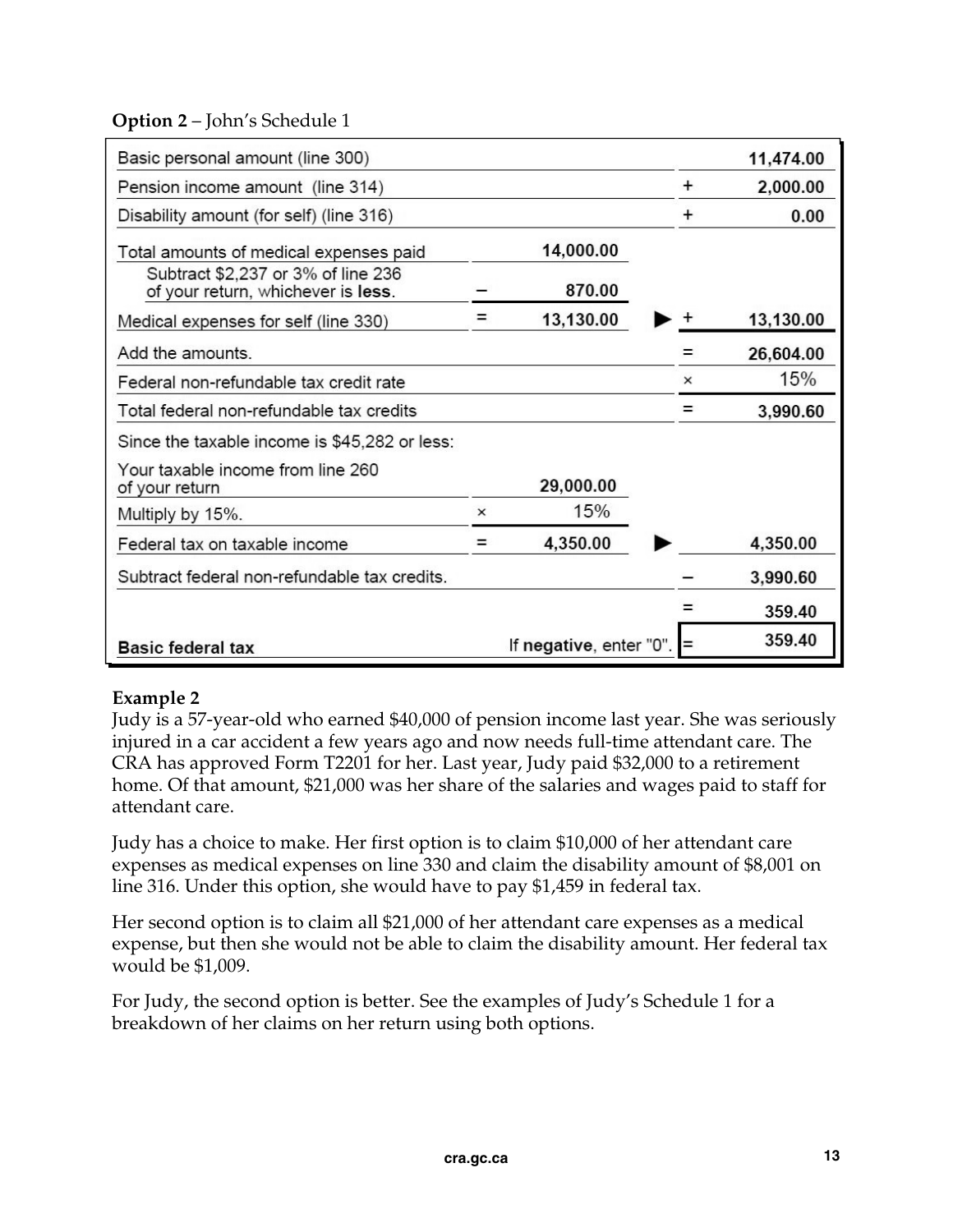## **Option 1** – Judy's Schedule 1

| Basic personal amount (line 300)                                         |          |                         |           | 11,474.00 |
|--------------------------------------------------------------------------|----------|-------------------------|-----------|-----------|
| Pension income amount (line 314)                                         |          |                         | $\ddot{}$ | 2,000.00  |
| Disability amount (for self) (line 316)                                  |          |                         | $\pm$     | 8,001.00  |
| Total amounts of medical expenses paid                                   |          | 10,000.00               |           |           |
| Subtract \$2,237 or 3% of line 236<br>of your return, whichever is less. |          | 1,200.00                |           |           |
| Medical expenses for self (line 330)                                     |          | 8,800.00                |           | 8,800.00  |
| Add the amounts.                                                         |          |                         |           | 30,275.00 |
| Federal non-refundable tax credit rate                                   |          |                         | $\times$  | 15%       |
| Total federal non-refundable tax credits                                 |          |                         | =         | 4,541.25  |
| Since the taxable income is \$45,282 or less:                            |          |                         |           |           |
| Your taxable income from line 260<br>of your return                      |          | 40,000.00               |           |           |
| Multiply by 15%.                                                         | $\times$ | 15%                     |           |           |
| Federal tax on taxable income                                            | =        | 6,000.00                |           | 6,000.00  |
| Subtract federal non-refundable tax credits.                             |          |                         |           | 4,541.25  |
|                                                                          |          |                         |           | 1,458.75  |
| <b>Basic federal tax</b>                                                 |          | If negative, enter "0". | $=$       | 1,458.75  |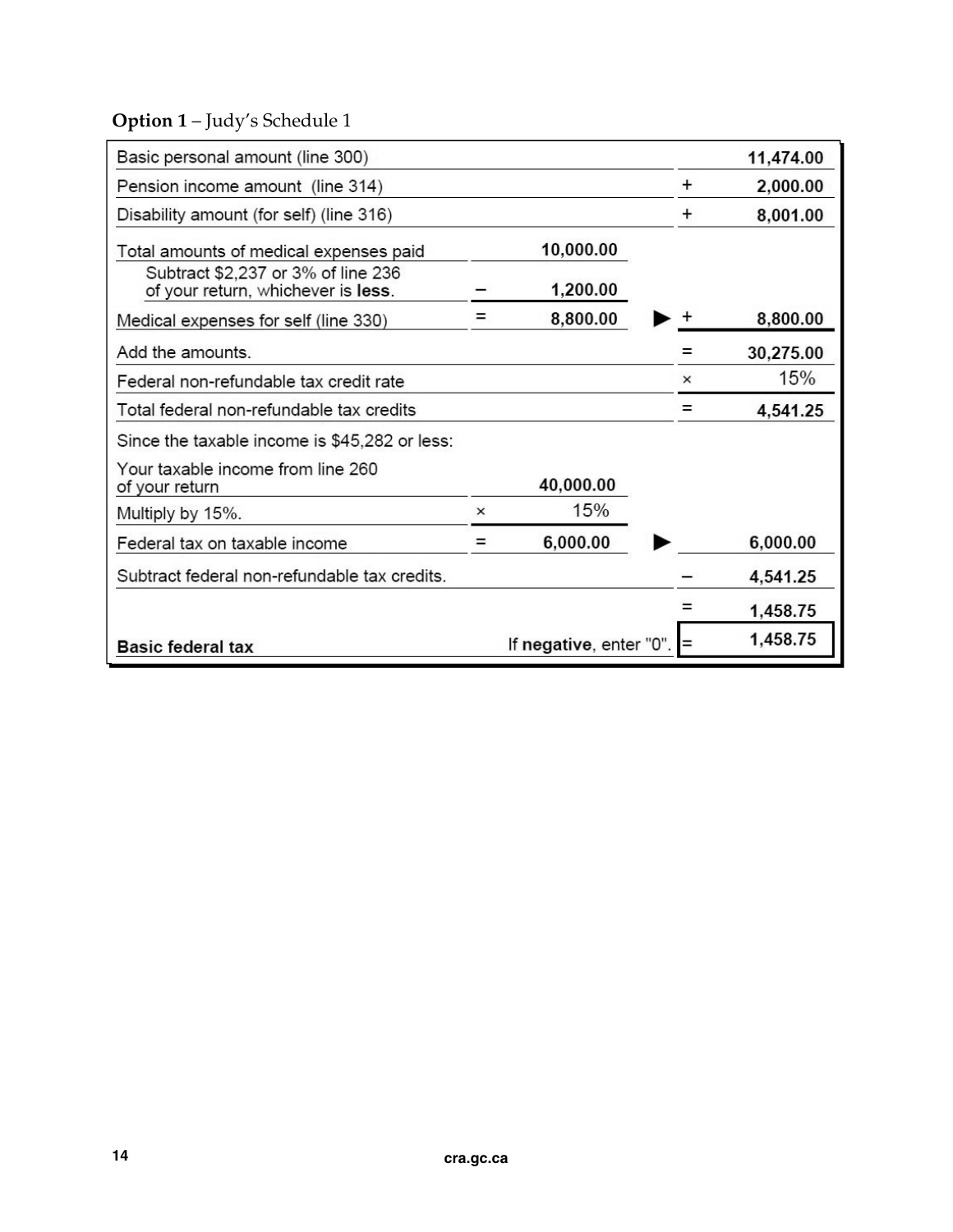**Option 2** – Judy's Schedule 1

| Basic personal amount (line 300)                                         |          |                         |           | 11,474.00 |
|--------------------------------------------------------------------------|----------|-------------------------|-----------|-----------|
| Pension income amount (line 314)                                         |          |                         | ÷         | 2,000.00  |
| Disability amount (for self) (line 316)                                  |          |                         | $\ddot{}$ | 0.00      |
| Total amounts of medical expenses paid                                   |          | 21,000.00               |           |           |
| Subtract \$2,237 or 3% of line 236<br>of your return, whichever is less. |          | 1,200.00                |           |           |
| Medical expenses for self (line 330)                                     |          | 19,800.00               |           | 19,800.00 |
| Add the amounts.                                                         |          |                         |           | 33,274.00 |
| Federal non-refundable tax credit rate                                   |          |                         | $\times$  | 15%       |
| Total federal non-refundable tax credits                                 |          |                         |           | 4,991.10  |
| Since the taxable income is \$45,282 or less:                            |          |                         |           |           |
| Your taxable income from line 260<br>of your return                      |          | 40,000.00               |           |           |
| Multiply by 15%.                                                         | $\times$ | 15%                     |           |           |
| Federal tax on taxable income                                            | =        | 6,000.00                |           | 6,000.00  |
| Subtract federal non-refundable tax credits.                             |          |                         |           | 4,991.10  |
|                                                                          |          |                         |           | 1,008.90  |
| <b>Basic federal tax</b>                                                 |          | If negative, enter "0". |           | 1,008.90  |
|                                                                          |          |                         |           |           |

## **Care, treatment, and training**

This section identifies most types of care, treatment and training you can claim as medical expenses.

**Bone marrow transplant** – reasonable amounts paid to find a compatible donor, to arrange the transplant including legal fees and insurance premiums, and reasonable travelling costs including board and lodging for the patient, the donor, and their respective attendants.

**Cancer treatment** in or outside Canada, given by a medical practitioner or a public or licensed private hospital.

**Cosmetic surgery** – generally, expenses for cosmetic procedures are eligible **only** if the expenses were incurred before March 5, 2010, and paid to a medical practitioner or a public or licensed private hospital.

An expense will continue to qualify as a medical expense **if** it is necessary for medical or reconstructive purposes, such as surgery to address a deformity related to a congenital abnormality, a personal injury resulting from an accident or trauma, or a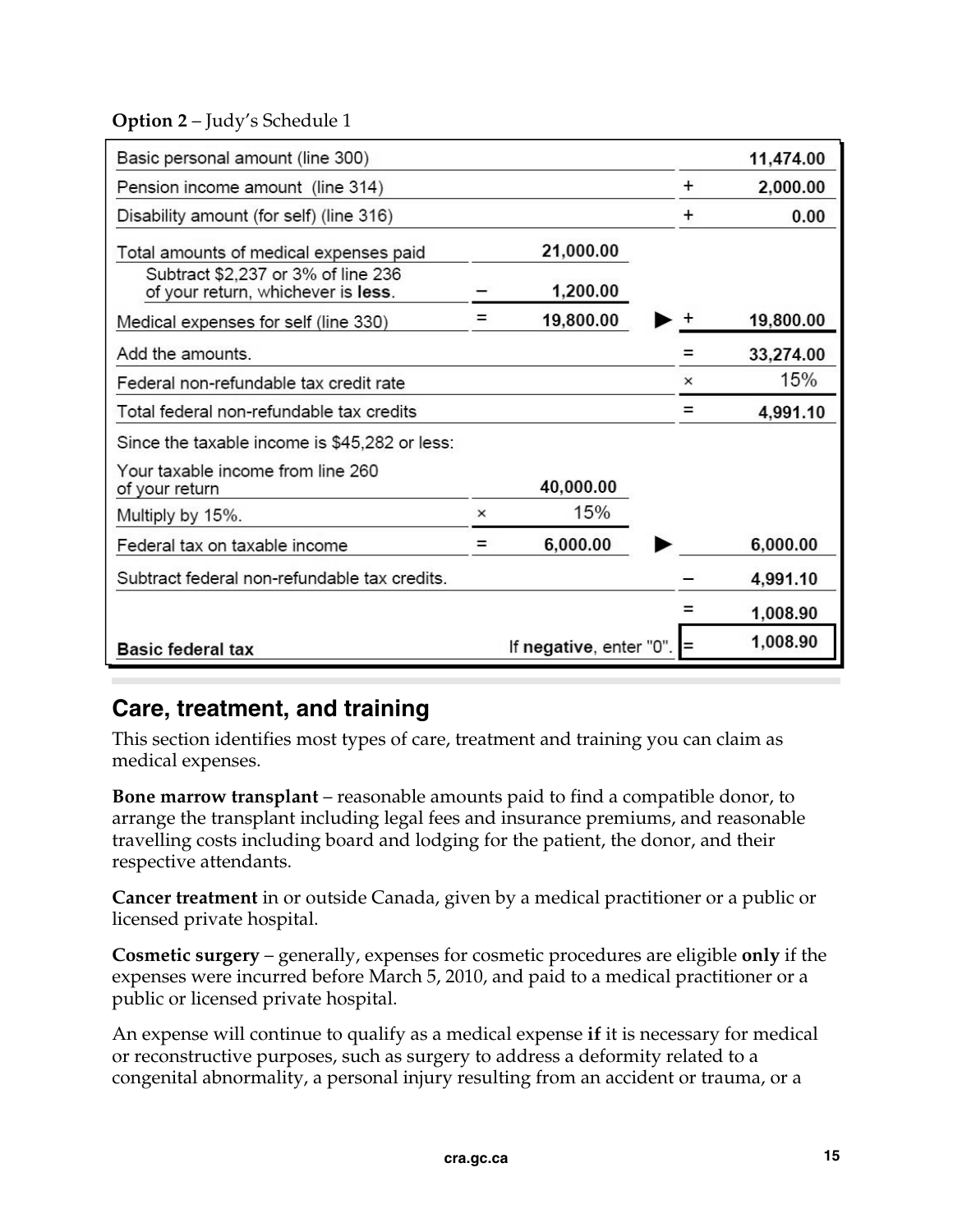disfiguring disease. For more information, see "What are the most common medical expenses that you cannot claim?" on page 29.

**Group home** – see "Attendant care and care in a facility" on page 6.

*In vitro* **fertility program** – the amount paid to a medical practitioner or a public or licensed private hospital, not including donations to a sperm bank.

**Laser eye surgery** – the amount paid to a medical practitioner or a public or licensed private hospital.

**Nursing home** – see "Attendant care and care in a facility" on page 6.

**Organ transplant** – reasonable amounts paid to find a compatible donor, to arrange the transplant including legal fees and insurance premiums, and reasonable travelling costs including board and lodging for the patient, the donor, and their respective attendants.

**Personalized therapy plan** – the salaries and wages incurred after 2013 for designing a personalized therapy plan are eligible medical expenses if certain conditions are met.

The plan has to be designed for a person who is eligible for the disability tax credit (DTC) and paid to someone who is in the business of providing such services to unrelated persons.

The **therapy** has to be prescribed and supervised:

- for a mental impairment, by a medical doctor or a psychologist; or
- for a physical impairment, by a medical doctor or an occupational therapist.

The **plan** has to be:

- needed to get public funding for specialized therapy;
- for a mental impairment, prescribed by a medical doctor or a psychologist; or
- for a physical impairment, prescribed by a medical doctor or an occupational therapist.

For more information about the DTC, see Guide RC4064, *Disability-Related Information*.

**Pre-natal and post-natal treatments** paid to a medical practitioner or a public or licensed private hospital.

**Rehabilitative therapy** including lip reading and sign language training to adjust to a person's loss of hearing or speech.

**Respite care expenses** – see "Attendant care and care in a facility" on page 6.

**School for persons with an impairment in physical or mental functions** – a medical practitioner must certify in writing that the equipment, facilities, or staff specially provided by that school are needed because of the person's physical or mental impairment.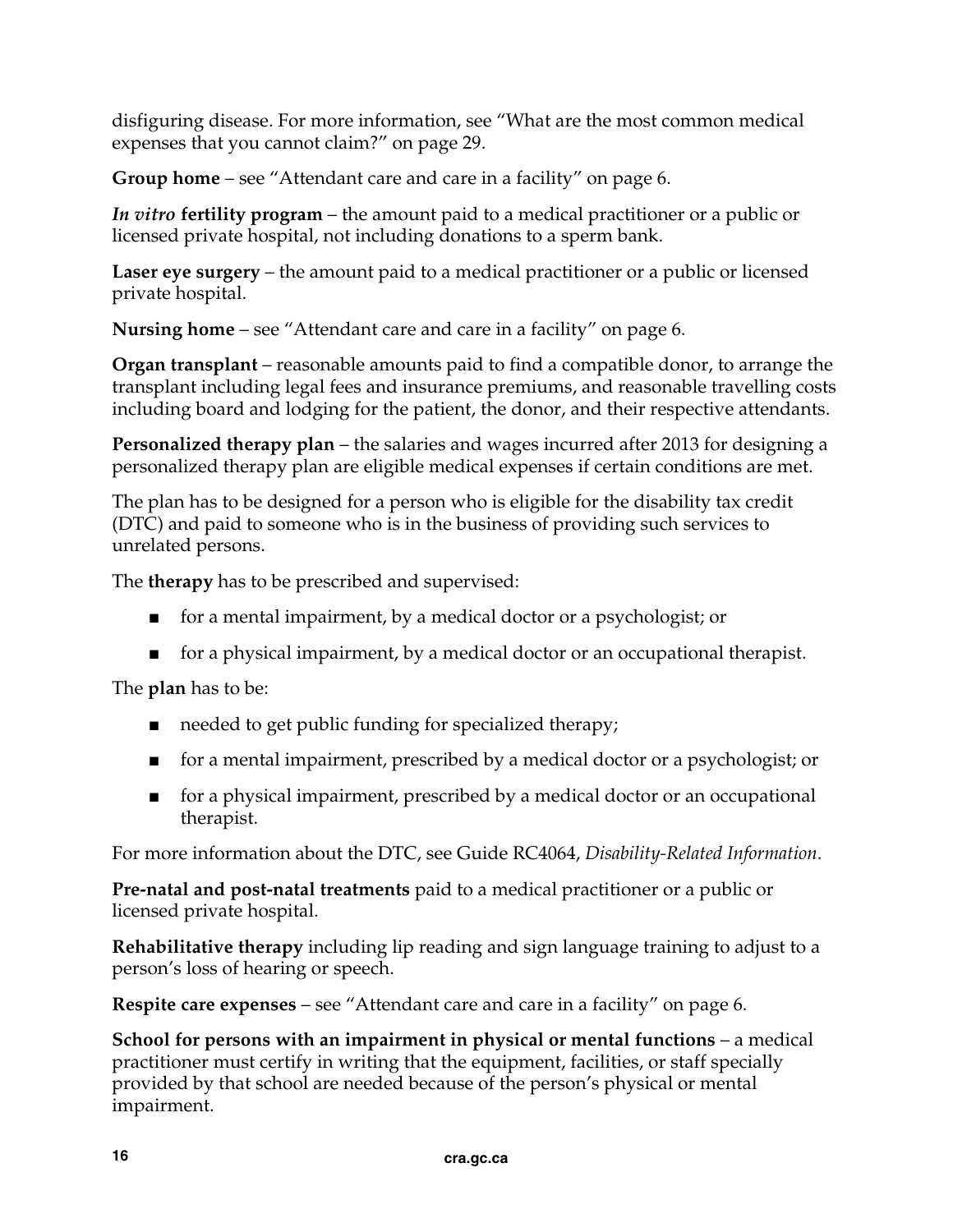**Therapy** – the cost of therapy received by a person who is eligible for the disability tax credit (DTC), given by someone who is not the spouse or common-law partner of the person who is claiming the expense and who is 18 years of age or older when the amounts are paid.

The **therapy** has to be prescribed and supervised:

- for a mental impairment, by a medical doctor or a psychologist; or
- for a physical impairment, by a medical doctor or an occupational therapist.

For more information about the DTC, see Guide RC4064, *Disability-Related Information*.

**Training** – the amount paid for you or a relative to learn to care for a relative who has an impairment in physical or mental functions and is a member of your household or dependent on you for support. The amount has to be paid to someone who is not your spouse or common-law partner and who was 18 years of age or older when the amounts were paid.

**Treatment centre** for a person addicted to drugs, alcohol, or gambling. A medical practitioner must certify in writing that the person needs the specialized equipment, facilities, or staff.

**Whirlpool bath treatments** – the amount paid to a medical practitioner. A hot tub that you install in your home, even if prescribed by a medical practitioner, is **not** eligible.

#### **Construction and renovation**

This section identifies the fees related to the changes made to a home that you can claim as medical expenses.

**Driveway access** – reasonable amounts paid to alter the driveway of the main place of residence of a person who has a severe and prolonged mobility impairment, to ease access to a bus.

**Furnace** – the amount paid for an electric or sealed combustion furnace bought to replace a furnace that is neither of these, where the replacement is necessary because of a person's severe chronic respiratory ailment or immune system disorder – prescription needed.

**Renovation or construction expenses** – the amounts paid for changes to give a person access to (or greater mobility or functioning within) their home, when that person has a severe and prolonged mobility impairment or lacks normal physical development.

Costs for renovating or altering an existing home or the incremental costs in building the person's main place of residence may be incurred. These costs can be claimed minus any related rebates such as for goods and services tax/harmonized sales tax (GST/HST).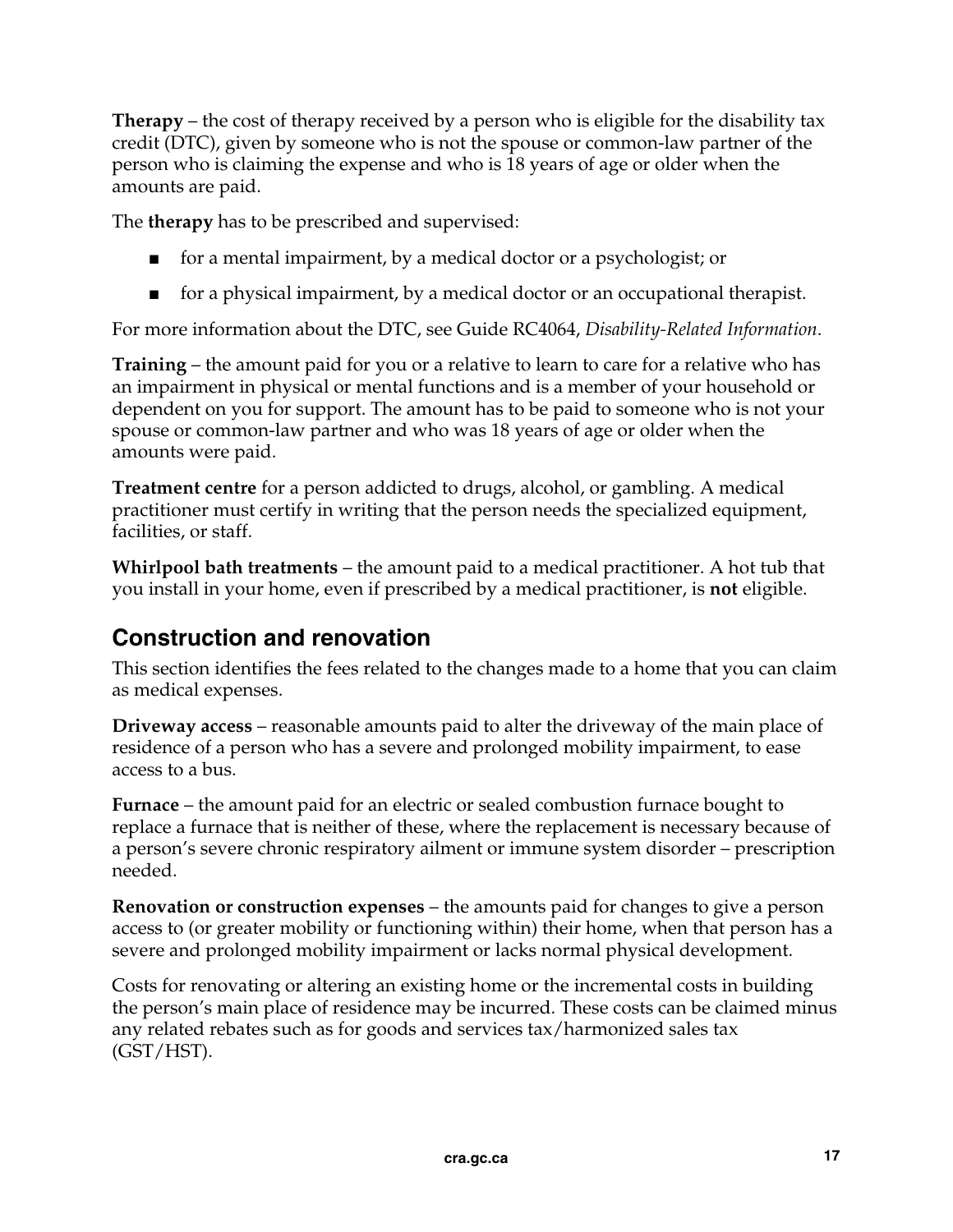Renovation or construction expenses have to be reasonable and meet the following conditions:

- they would not typically be expected to increase the value of the home; and
- they would not normally be incurred by persons who have normal physical development or who do not have a severe and prolonged mobility impairment.

Make sure you get a breakdown of the costs. Costs could include:

- buying and installing outdoor or indoor ramps if the person cannot use stairs;
- enlarging halls and doorways to give the person access to the various rooms of his or her home; and
- lowering kitchen or bathroom cabinets so the person can use them.

While these costs to renovate or alter a home to accommodate the use of a wheelchair may qualify as medical expenses under the conditions described above, these types of expenses related to other types of impairment may also qualify. In all cases, you must keep receipts and any other related documents to support your claim. Also, you must be able to show that the person's particular circumstances and the expenses meet all of the conditions.

#### **Note**

If the renovation expenses qualify for the home accessibility tax credit (HATC), you could claim both the HATC and the medical expenses tax credit for these expenses. For more information about the HATC, see Guide RC4064, *Disability-Related Information*.

## **Devices, equipment, and supplies**

This section identifies health-related devices, equipment, and supplies you can claim as medical expenses.

**Acoustic coupler** – prescription needed.

**Air conditioner** – \$1,000 or 50% of the amount paid for the air conditioner, whichever is **less**, for a person with a severe chronic ailment, disease, or disorder – prescription needed.

**Air filter, cleaner, or purifier** – the amount paid for a person to cope with or overcome a severe chronic respiratory ailment, or a severe chronic immune system disorder – prescription needed.

**Altered auditory feedback devices** for treating a speech disorder – prescription needed.

#### **Artificial eye or limb**

**Assisted breathing devices** that give air to the lungs under pressure, such as a continuous positive airway pressure machine or mechanical ventilator.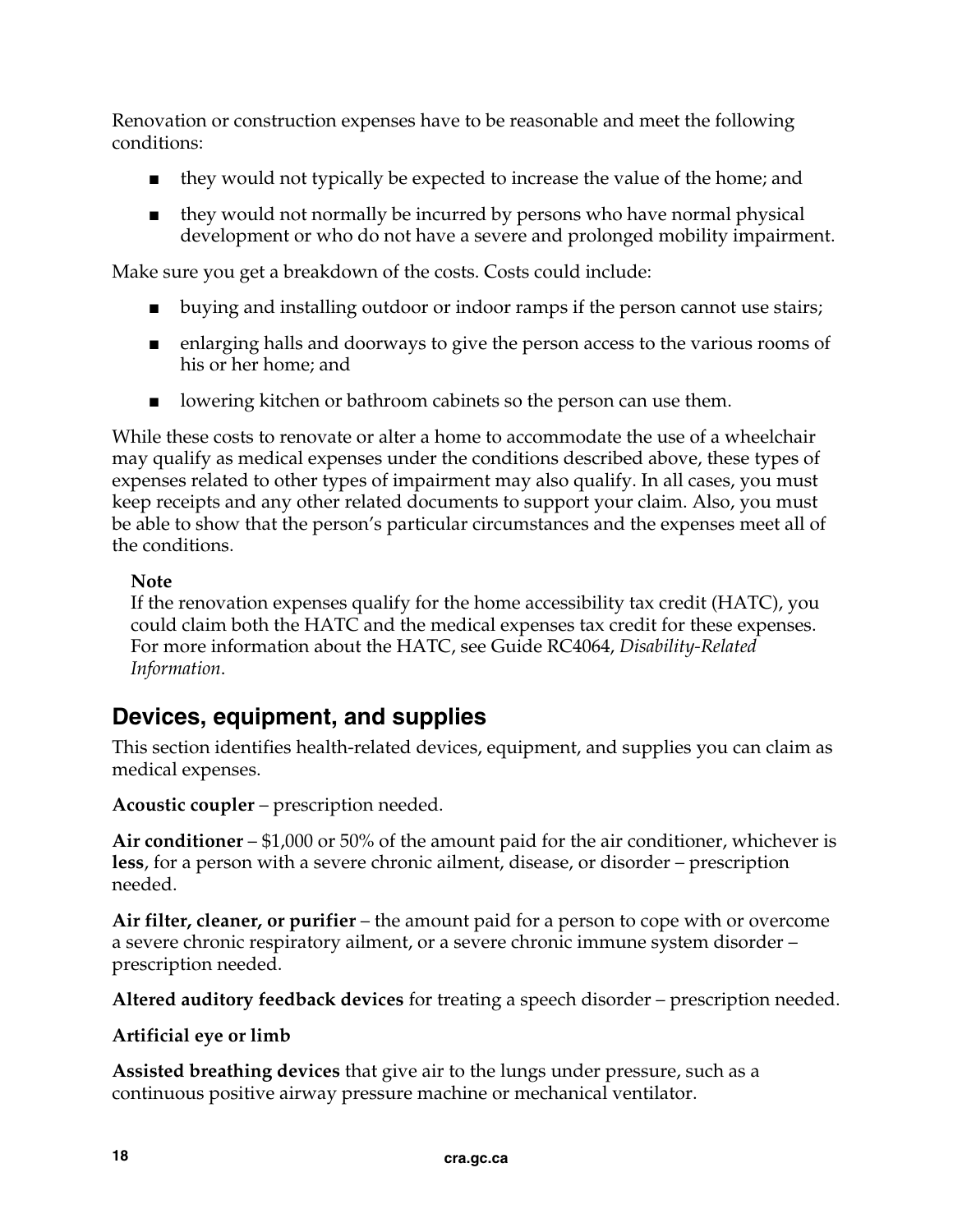**Audible signal devices** including large bells, loud ringing bells, single stroke bells, vibrating bells, horns, and visible signals – prescription needed.

**Baby breathing monitor** – designed to be attached to an infant to sound an alarm if the infant stops breathing. A medical practitioner must certify in writing that the infant is at risk of sudden infant death syndrome – prescription needed.

**Bathroom aids** to help a person get in or out of a bathtub or shower or to get on or off a toilet – prescription needed.

**Bliss symbol boards** or similar devices used by a person who has a speech impairment to help the person communicate by selecting the symbols or spelling out words – prescription needed.

**Blood coagulation monitors** – the amount paid, including disposable peripherals such as pricking devices, lancets, and test strips, for a person who needs anti-coagulation therapy – prescription needed.

#### **Bone conduction receiver**

**Braces for a limb** including woven or elasticized stockings made to measure. Boots or shoes that have braces built into them to allow a person to walk are also eligible.

**Braille note-taker devices** used to allow a person who is blind to take notes (that can be read back to them, printed, or displayed in braille) with the help of a keyboard – prescription needed.

**Braille printers, synthetic speech systems, large print-on-screen devices**, and other devices designed only to help a person who is blind to use a computer – prescription needed.

**Breast prosthesis** because of a mastectomy – prescription needed.

**Catheters, catheter trays, tubing**, or other products needed for incontinence caused by illness, injury, or affliction.

**Chair** – power**-**operated guided chair to be used in a stairway, including installation – prescription needed.

#### **Cochlear implant**

**Computer peripherals** designed only to help a person who is blind to use a computer – prescription needed.

#### **Crutches**

#### **Dentures and dental implant**

**Devices or software** designed to allow a person who is blind or has a severe learning disability to read print – prescription needed.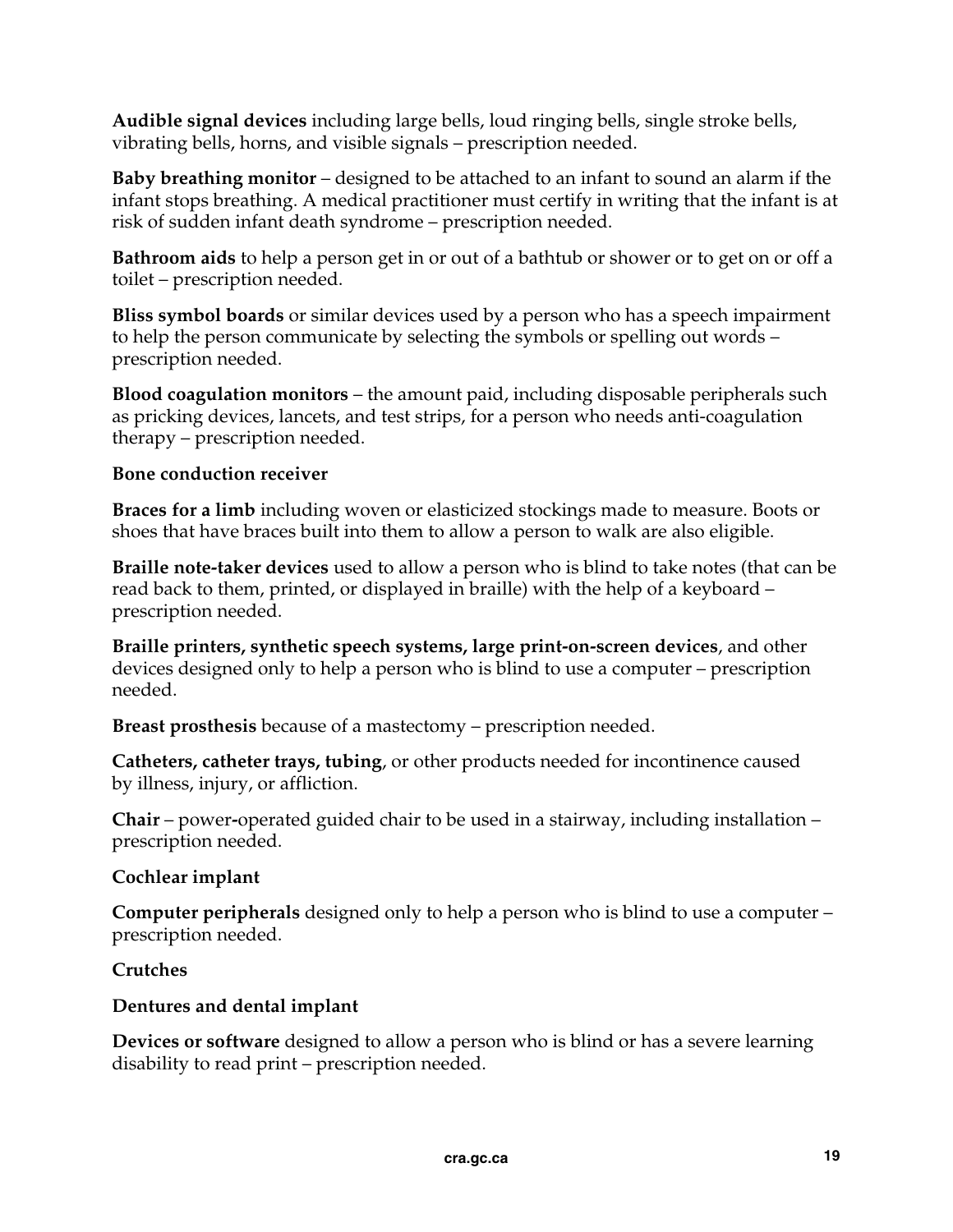**Diapers or disposable briefs** for a person who is incontinent because of an illness, injury or affliction.

**Elastic support hose** designed only to relieve swelling caused by chronic lymphedema – prescription needed.

**Electronic bone healing device** – prescription needed.

**Electronic speech synthesizers** that allow a person who is unable to speak to communicate using a portable keyboard – prescription needed.

**Electrotherapy devices** for the treatment of a medical condition or a severe mobility impairment – prescription needed.

**Environmental control system (computerized or electronic)** including the basic computer system used by a person with a severe and prolonged mobility impairment – prescription needed.

**Extremity pump** for a person diagnosed with chronic lymphedema – prescription needed.

**Hearing aids** or personal assistive listening devices including repairs and batteries.

**Heart monitoring devices** including repairs and batteries – prescription needed.

**Hospital bed** including attachments – prescription needed.

**Ileostomy and colostomy pads** including pouches and adhesives.

**Injection pens** designed to be used to give an injection, such as an insulin pen – prescription needed.

**Infusion pump** including disposable peripherals used in treating diabetes, or a device designed to allow a person with diabetes to measure their blood sugar levels – prescription needed.

**Kidney machine** – the cost of the machine and the following related costs:

- repairs, maintenance, and supplies;
- additions, renovations, or alterations to a home (the hospital official who installed the machine must certify in writing that they were necessary for installation);
- the part of the operating costs of the home that relate to the machine (excluding mortgage interest and capital cost allowance);
- a telephone extension in the dialysis room and all long distance calls to a hospital for advice or to obtain repairs; and
- necessary and unavoidable costs to transport supplies.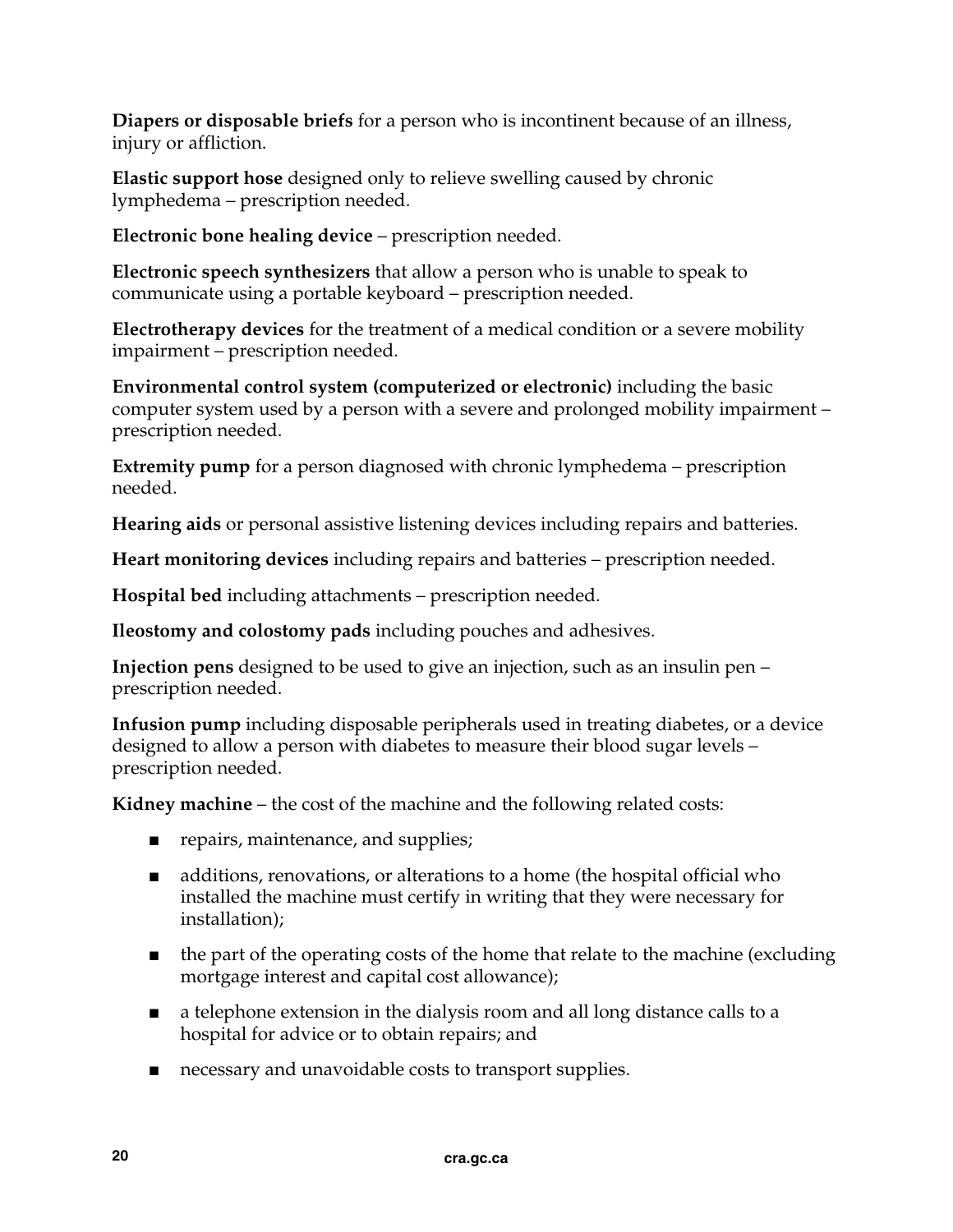**Large print-on-screen devices** designed to help a person who is blind to use a computer – prescription needed.

#### **Laryngeal speaking aids**

**Lift or transportation equipment** (power-operated) designed only to be used by a person with a disability to help him or her access different areas of a building, enter or leave a vehicle, or place a wheelchair on or in a vehicle – prescription needed.

**Needles and syringes** – prescription needed.

**Optical scanners or similar devices** designed to allow a person who is blind to read print– prescription needed.

**Orthopaedic shoes, boots, and inserts** – prescription needed.

**Osteogenesis stimulator (inductive coupling)** for treating non-union of fractures or aiding in bone fusion – prescription needed.

**Oxygen and oxygen tent** or other equipment necessary to administer oxygen – prescription needed.

**Oxygen concentrator** – amounts paid to buy, use and maintain an oxygen concentrator including electricity.

**Pacemakers** – prescription needed.

**Page turner devices** used by a person to turn the pages of a book or other bound document when he or she has a severe and prolonged impairment that markedly restricts the person's ability to use his or her arms or hands – prescription needed.

**Phototherapy equipment** for treating psoriasis or other skin disorders. You can claim the amount paid to buy, use, and maintain this equipment.

**Pressure pulse therapy devices** for treating a balance disorder – prescription needed.

**Real-time captioning** used by a person with a speech or hearing impairment and paid to someone in the business of providing these services.

**Scooter** – the amount paid for a scooter that is used instead of a wheelchair.

#### **Spinal brace**

**Standing devices** for standing therapy in the treatment of a severe mobility impairment – prescription needed.

**Talking textbooks** in connection with enrolment at a secondary school in Canada or a designated educational institution for a person who has a perceptual disability. A medical practitioner must certify in writing that the expense is necessary – prescription needed.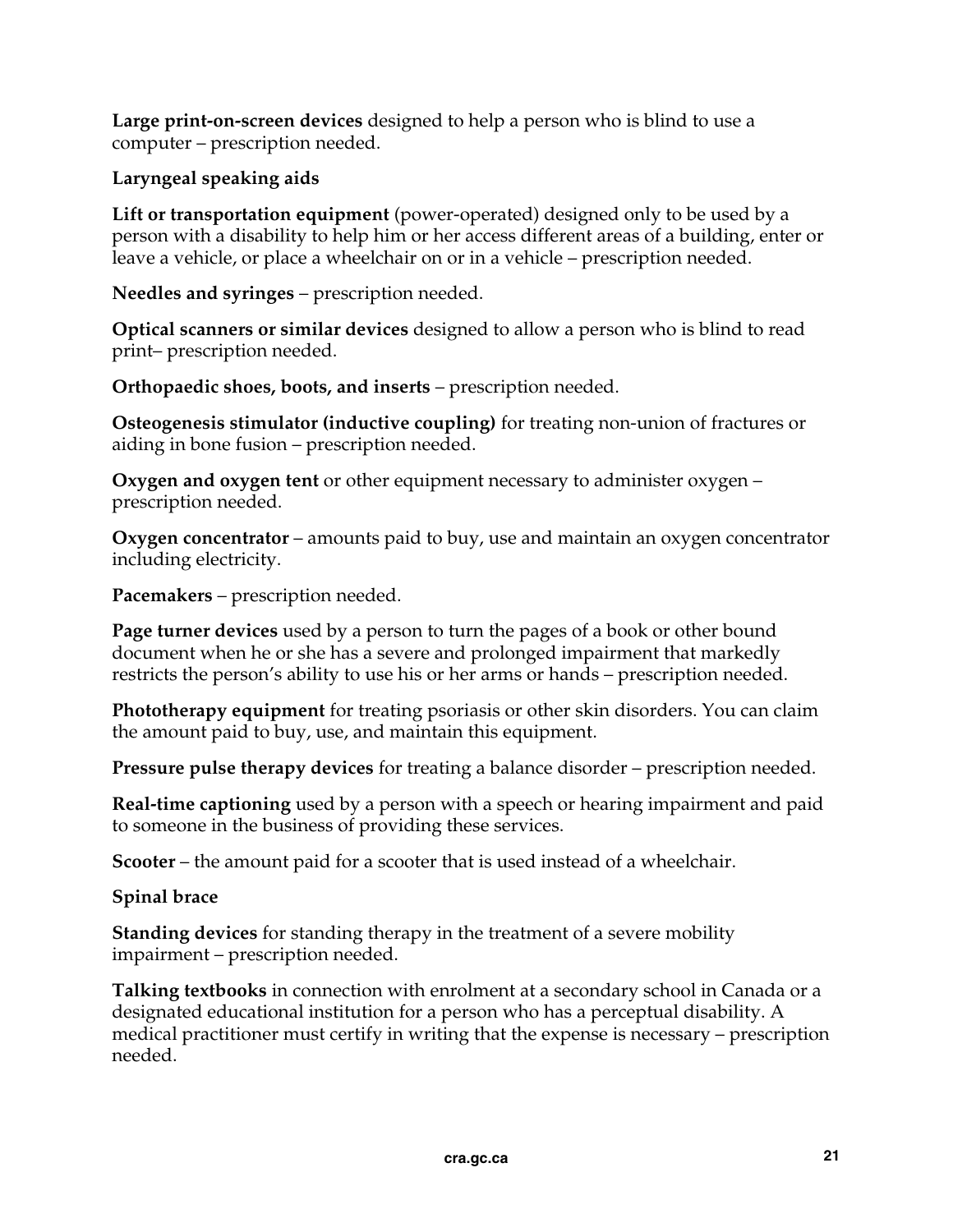**Teletypewriters or similar devices** that allow a person who is deaf or unable to speak to make and receive phone calls – prescription needed.

**Television closed caption decoders for a person who is deaf** – prescription needed.

#### **Truss for hernia**

**Van** – 20% of the amount paid for a van that has been previously adapted, or is adapted within six months after the van was bought (minus the cost of adapting the van), to transport a person who needs to use a wheelchair, to a limit of \$5,000 (for residents of Ontario, the provincial limit is \$6,922).

**Vehicle device** designed only to allow a person with a mobility impairment to drive the vehicle – prescription needed.

**Vision devices** – including eyeglasses and contact lenses to correct eyesight – prescription needed.

**Visual or vibratory signalling device** used by a person with a hearing impairment – prescription needed.

**Voice recognition software** used by a person who has an impairment in physical functions. A medical practitioner must certify in writing that the software is necessary.

**Volume control feature (additional)** used by a person who has a hearing impairment – prescription needed.

**Walking aids** – the amount paid for devices designed only to help a person who has a mobility impairment – prescription needed.

**Water filter, cleaner, or purifier** – the amount paid for a person to cope with or overcome a severe chronic respiratory ailment, or severe chronic immune system disorder – prescription needed.

#### **Wheelchairs and wheelchair carriers**

**Wigs** – the amount paid for a person who has suffered abnormal hair loss because of a disease, accident, or medical treatment – prescription needed.

## **Gluten-free food products**

Persons with celiac disease (gluten intolerance) can claim the incremental costs associated with buying gluten-free food products as a medical expense.

#### **What is the incremental cost?**

The incremental cost is the difference in the cost of gluten-free products compared to the cost of similar products with gluten. It is calculated by subtracting the cost of a product with gluten from the cost of a gluten-free product.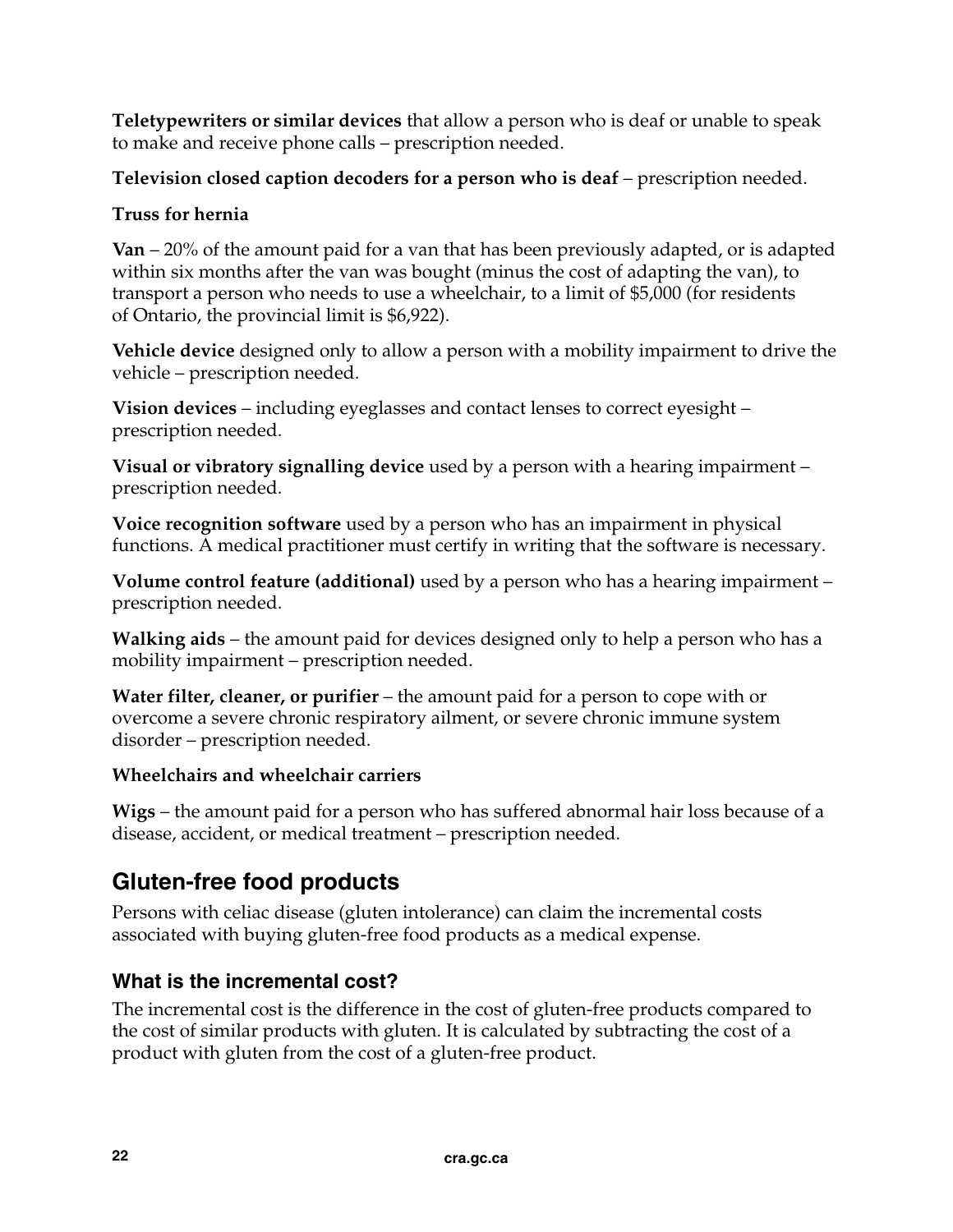#### **What food products are eligible?**

Generally, the food products are limited to those produced and marketed specifically for gluten-free diets, such as gluten-free bread.

Other products can also be eligible if they are used by the person with celiac disease to make gluten-free products for their own use. This includes, but is not limited to, rice flour and gluten-free spices.

If several people eat the product, only the costs related to the part of the product that is eaten by the person with celiac disease may be claimed as a medical expense.

#### **What documents do you need to keep?**

Do not send any supporting documents. Keep them in case we ask to see them later. You will need to keep:

- a letter from a medical practitioner that certifies that the person has celiac disease and needs a gluten-free diet;
- receipts for each gluten-free food product that is claimed; and
- a summary of each food product that was bought during the 12-month period for which the expenses are being claimed (see example on the next page).

#### **Example**

| Food product:                                        | <b>Bread</b>                |
|------------------------------------------------------|-----------------------------|
| Number of products bought (for the 12-month period): | 52                          |
| Average cost of product with gluten:                 | \$3.49                      |
| Average cost of gluten-free product:                 | \$6.99                      |
| Incremental cost:                                    | $$6.99 - $3.49 = $3.50$     |
| <b>Amount to claim:</b>                              | $$3.50 \times 52 = $182.00$ |

## **Prescribed drugs, medications, and other substances**

This section identifies prescribed drugs, medications, and other substances you can claim as medical expenses.

**Drugs and medical devices bought under Health Canada's Special Access Program** – the amounts paid for drugs and medical devices that have not been approved for use in Canada, if they were bought under this program. For more information, visit Health Canada's website at **hc-sc.gc.ca**.

**Insulin or substitutes** – prescription needed.

**Liver extract injections for a person with pernicious anaemia** – prescription needed.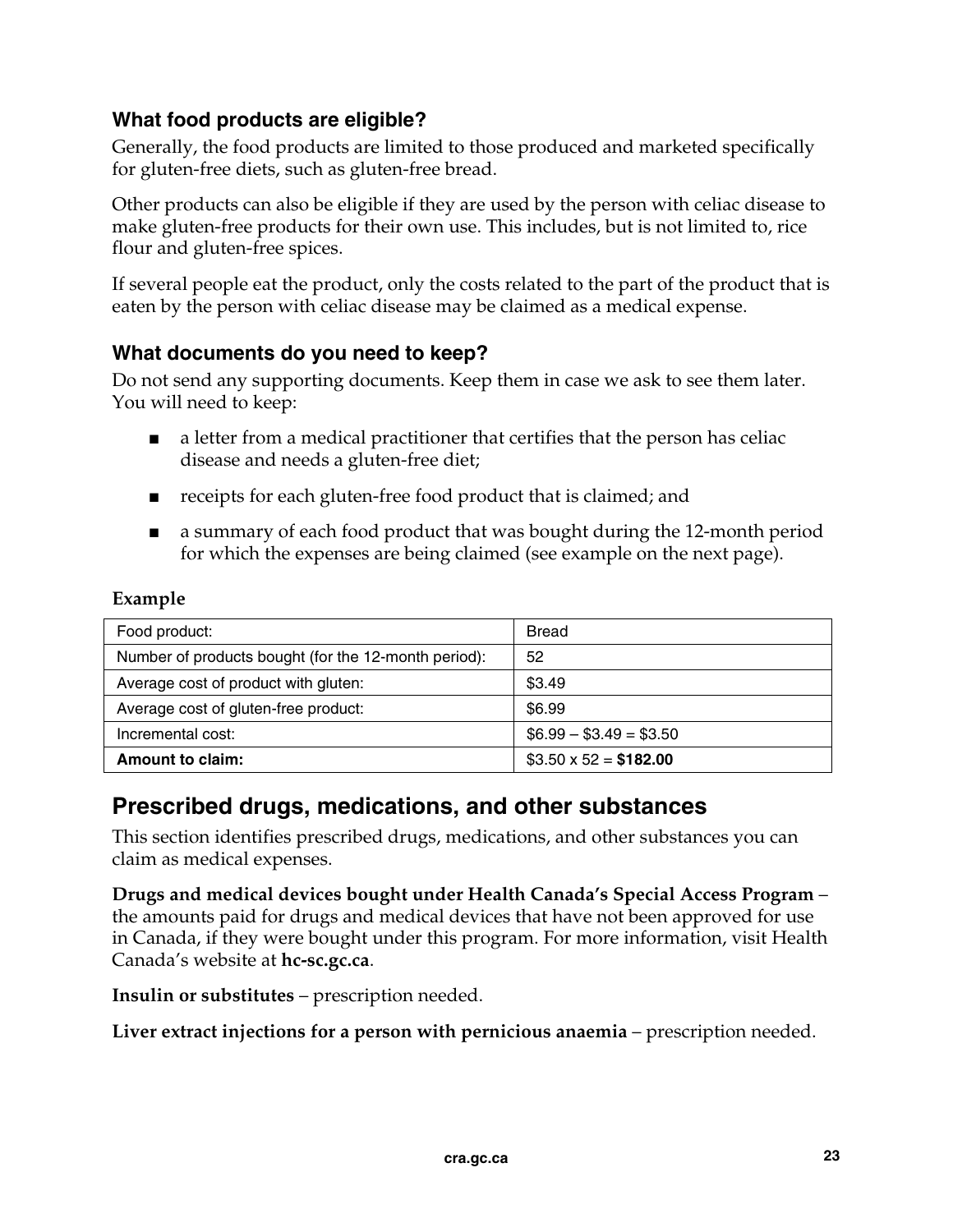**Medical marijuana** – the amount paid to Health Canada or a designated producer for a person authorized to possess or use the drug for medical purposes under the *Marihuana Medical Access Regulations* or exempt under section 56 of the *Controlled Drugs and Substances Act*.

**Prescription drugs and medications** that can lawfully be obtained for use by the person only if prescribed by a medical practitioner. Also, the drugs or medications must be recorded by a pharmacist. You **cannot** claim over-the-counter medications, vitamins, or supplements, even if prescribed by a medical practitioner (except vitamin B12, see below).

**Vaccines** – prescription needed.

**Vitamin B12** therapy for a person with pernicious anaemia (either by injections, pills, or other methods) – prescription needed.

## **Service animals**

The cost of a specially trained animal to help a person who:

- is blind;
- is profoundly deaf;
- has a severe and prolonged physical impairment that markedly restricts the use of his or her arms or legs;
- is severely affected by autism or epilepsy; or
- has severe diabetes (for expenses incurred after 2013).

In addition to the cost of the animal, the care and maintenance (including food and veterinarian care) are eligible expenses.

Reasonable travel expenses for the person to go to a school, institution, or other place that trains him or her in handling such an animal (including reasonable board and lodging for full**-**time attendance at the school) are eligible expenses. The training of such animals has to be one of the main purposes of the person or organization that provides the animal.

## **Services and fees**

This section identifies the services and fees you can claim as medical expenses.

**Ambulance service** to or from a public or licensed private hospital.

**Certificates** – the amount paid to a medical practitioner for filling out and providing more information for Form T2201 and other certificates.

**Deaf-blind intervening services** used by a person who is blind and profoundly deaf when paid to someone in the business of providing these services.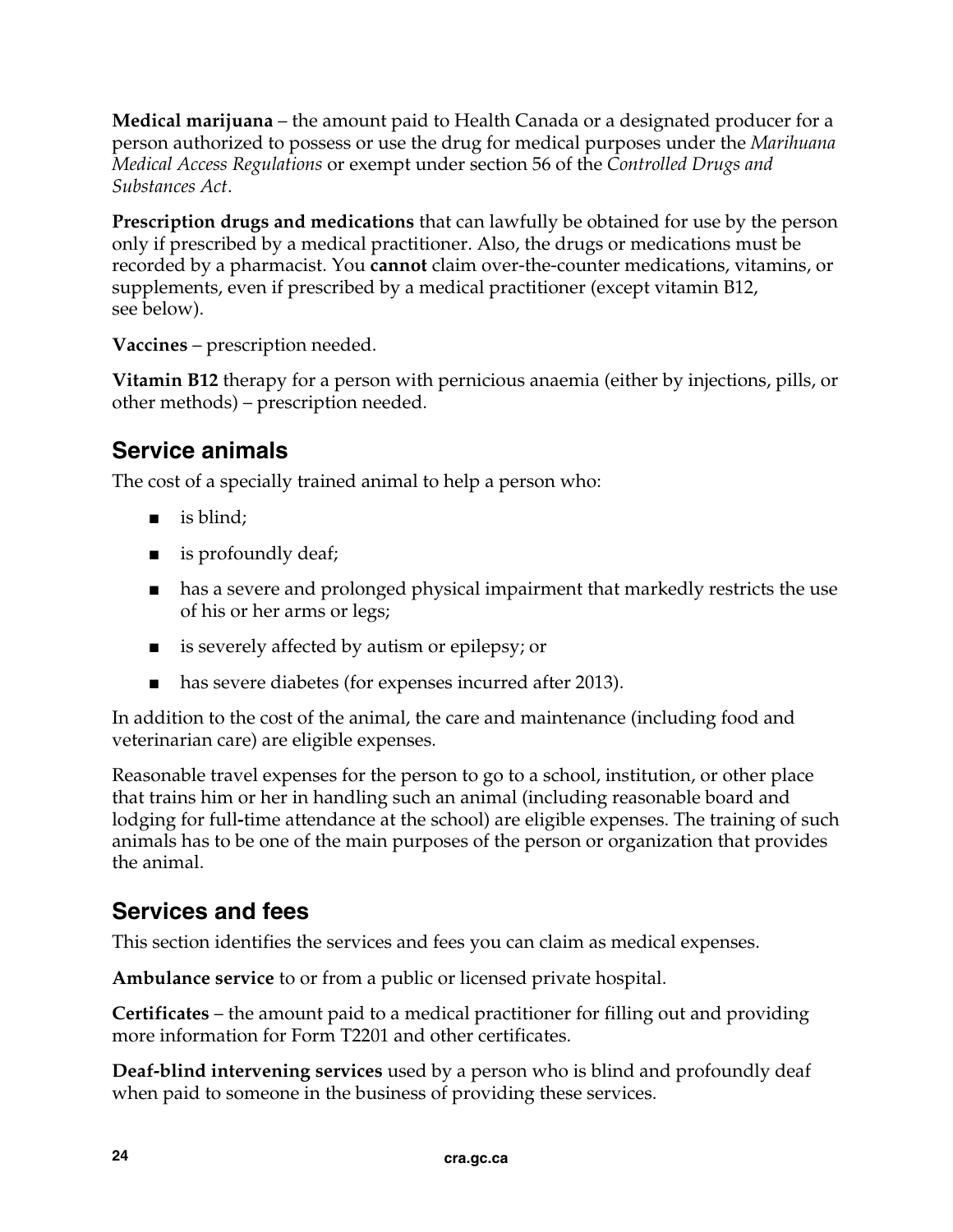**Dental services** – paid to a medical practitioner or a dentist. Expenses for purely cosmetic procedures are **not** eligible. For more information, see "What are the most common medical expenses that you cannot claim?" on page 29.

**Electrolysis** – only amounts paid to a medical practitioner. Expenses for purely cosmetic procedures are **not** eligible. For more information, see "What are the most common medical expenses that you cannot claim?" on page 29.

**Hospital services** – public or private, that are licensed as hospitals by the province, territory, or jurisdiction they are located in.

**Laboratory procedures or services** including necessary interpretations – prescription needed.

**Medical services by qualified medical practitioners** – to verify if a specific profession is recognized by a province or territory for the purposes of claiming medical expenses, go to **cra.gc.ca/medicalpractitioners**.

**Medical services outside of Canada** – if you travel outside Canada to get medical services, you can claim the amounts you paid to a medical practitioner and a public or licensed private hospital. A "medical practitioner" is an individual (such as a doctor or a nurse) who is authorized to practice according to the laws of the jurisdiction where the services are given. A "licensed private hospital" is a hospital licensed by the jurisdiction that it operates in.

**Moving expenses** – reasonable moving expenses (that have not been claimed as moving expenses on anyone's return) to move a person who has a severe and prolonged mobility impairment, or who lacks normal physical development, to housing that is more accessible to the person or in which the person is more mobile or functional, to a limit of \$2,000 (for residents of Ontario, the provincial limit is \$2,769).

**Note-taking services** used by a person with an impairment in physical or mental functions and paid to someone in the business of providing these services. A medical practitioner must certify in writing that these services are necessary.

**Nurse** – see Income Tax Folio S1-F1-C1, *Medical Expense Tax Credit*, for more information.

**Orthodontic work** including braces paid to a medical practitioner or a dentist. Expenses for purely cosmetic procedures are **not** eligible. For more information, see "What are the most common medical expenses that you cannot claim?" on page 29.

**Premiums paid to private health services plans** including medical, dental, and hospitalization plans. They can be claimed as a medical expense, as long as 90% or more of the premiums paid under the plan are for eligible medical expenses. For more information, go to **cra-arc.gc.ca/whtsnw/tms/phsp-rpam-eng.html**.

**Reading services** used by a person who is blind or has a severe learning disability and paid to someone in the business of providing these services. A medical practitioner must certify in writing that these services are necessary.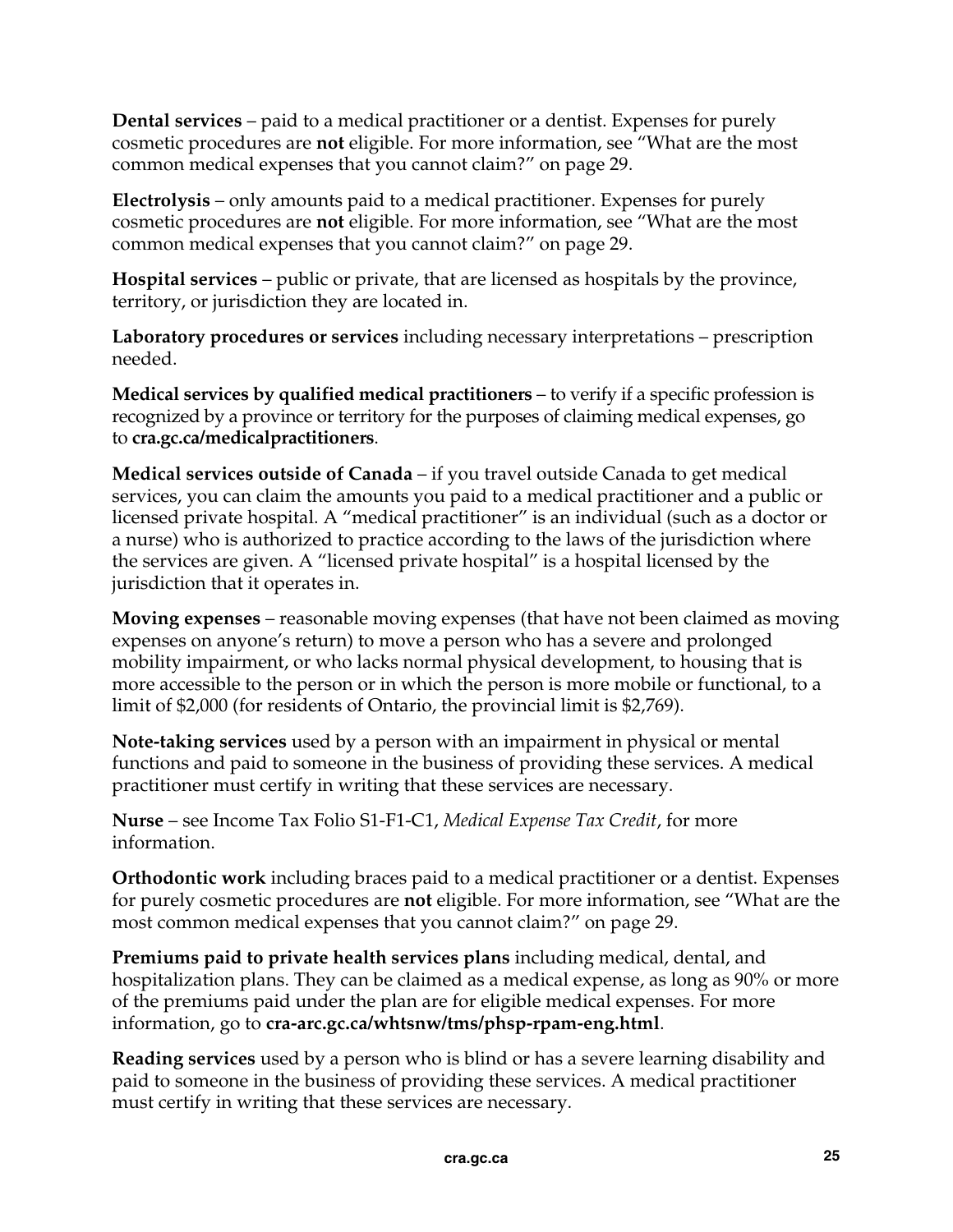**Sign language interpretation services** used by a person with a speech or hearing impairment and paid to someone in the business of providing these services.

**Tests** – the cost of medical tests such as electrocardiographs, electrocardiograms, metabolism tests, radiological services or procedures, spinal fluid tests, stool examinations, sugar content tests, urine analysis, and x-ray services. Also, you can claim the cost of any related interpretation or diagnosis – prescription needed.

**Tutoring services** that are supplementary to the primary education of a person with a learning disability or an impairment in mental functions, and paid to a person in the business of providing these services to individuals who are not related to the person. A medical practitioner must certify in writing that these services are necessary.

## **Travel expenses**

This section explains which travel expenses you can claim as medical expenses.

#### **Expenses you can claim**

To claim transportation and travel expenses, the following conditions must be met:

- substantially equivalent medical services were not available near your home;
- you took a reasonably direct travelling route; and
- it is reasonable, under the circumstances, for you to have travelled to that place to get those medical services.

If a medical practitioner certifies in writing that you were not able to travel alone to get medical services, you can also claim the transportation and travel expenses of an attendant.

If you have travel expenses related to medical services and you also qualify for northern residents deductions (line 255 of your return), you may be able to choose how to claim your expenses. For more information, see Form T2222, *Northern Residents Deductions*.

#### **Note**

For all expenses, you can only claim the part of the expense that you have not been and will not be reimbursed for. However, you can claim all of the expense if the reimbursement is included in your income (such as a benefit shown on a T4, *Statement of Remuneration Paid*, slip) and you did not deduct it anywhere else on your return.

#### **At least 40 kilometres**

If you had to travel at least 40 kilometres (one way) from your home to get medical services, you may be able to claim the public transportation expenses you paid (for example, taxis, bus, or train) as medical expenses. Where public transportation is not readily available, you may be able to claim vehicle expenses.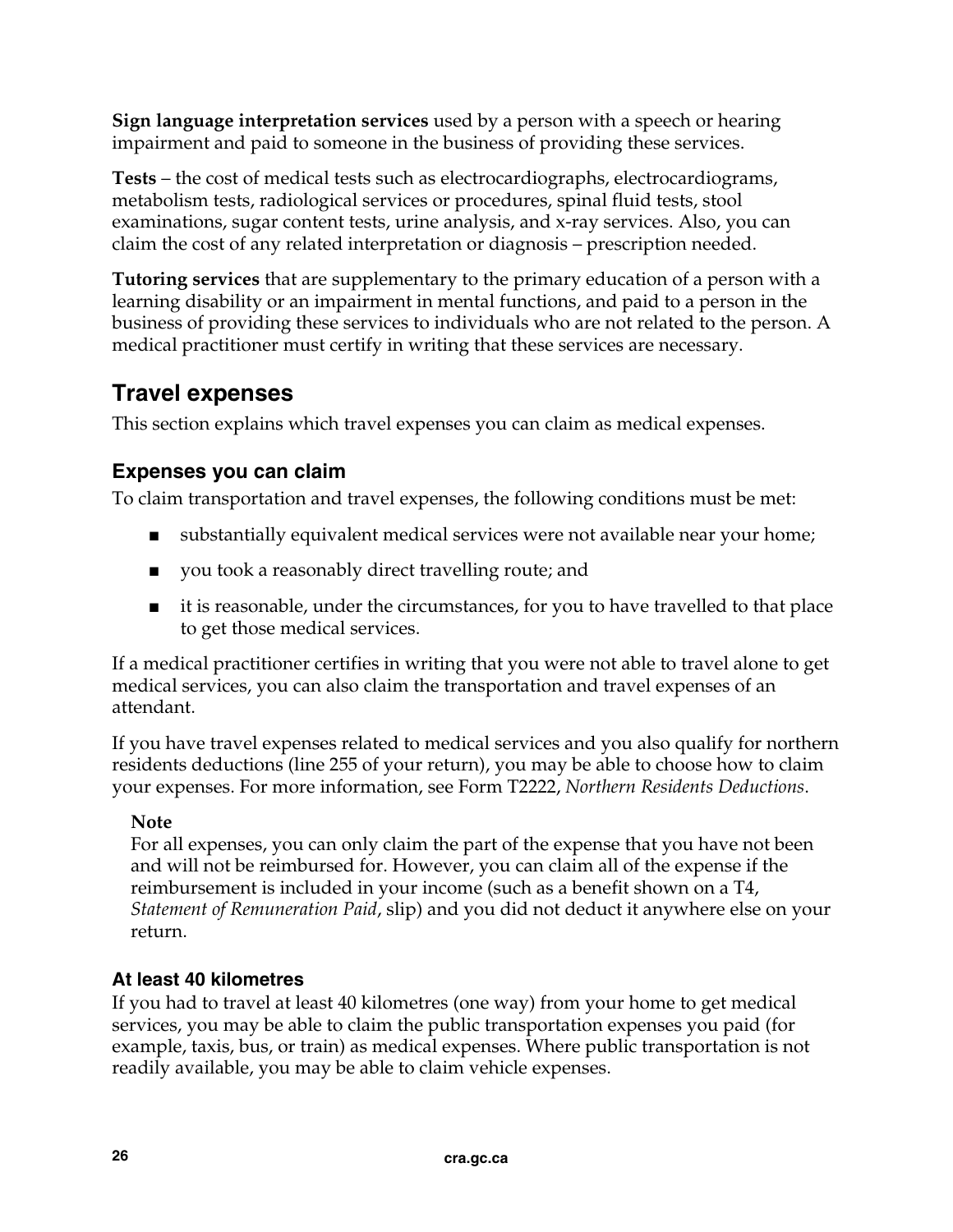#### **At least 80 kilometres**

If you had to travel at least 80 kilometres (one way) from your home to get medical services, you may be able to claim accommodation, meal, and parking expenses in addition to your transportation expenses as medical expenses. This **may** include travelling outside Canada.

#### **Meal and vehicle expenses**

You can choose to use the **detailed** or **simplified** method for calculating meal and vehicle expenses. If you use the detailed method, you have to keep all receipts and records for your 12-month period.

For more information and to find out about the rates used to calculate these travel expenses, go to **cra.gc.ca/travelcosts** or call our Tax Information Phone Service at **1-800-267-6999**.

#### **Accommodations**

You must keep receipts for all accommodation expenses and you must be able to show that the amount paid for accommodation is necessary because of the distance travelled and your medical condition. Claim the amount for accommodation as shown on your receipts.

#### **Expenses you cannot claim**

If you traveled **less** than 40 kilometres from your home to get medical services, you cannot claim travel expenses as medical expenses.

You also cannot claim travel expenses if you travel only to pick up a device or medication.

#### **Example 1**

Paul lives in St-Hyacinthe and had to travel over 40 kilometres one way (but less than 80 kilometres) to Montréal to get medical services because similar services were not available within 40 kilometres of his home. He had to use his vehicle because no public transportation was readily available.

Paul can claim his vehicle expenses. He can choose the detailed or simplified method to calculate the amount to claim on his return.

#### **Example 2**

Maria had to travel with her son Michael from Sydney to Halifax (over 80 kilometres one way) to get medical services for herself. Maria's doctor gave her a letter certifying that she was not able to travel without an attendant.

Since similar medical services were not available near her home, Maria took a direct travelling route, and it was reasonable, under the circumstances, for her to travel to Halifax to get medical services.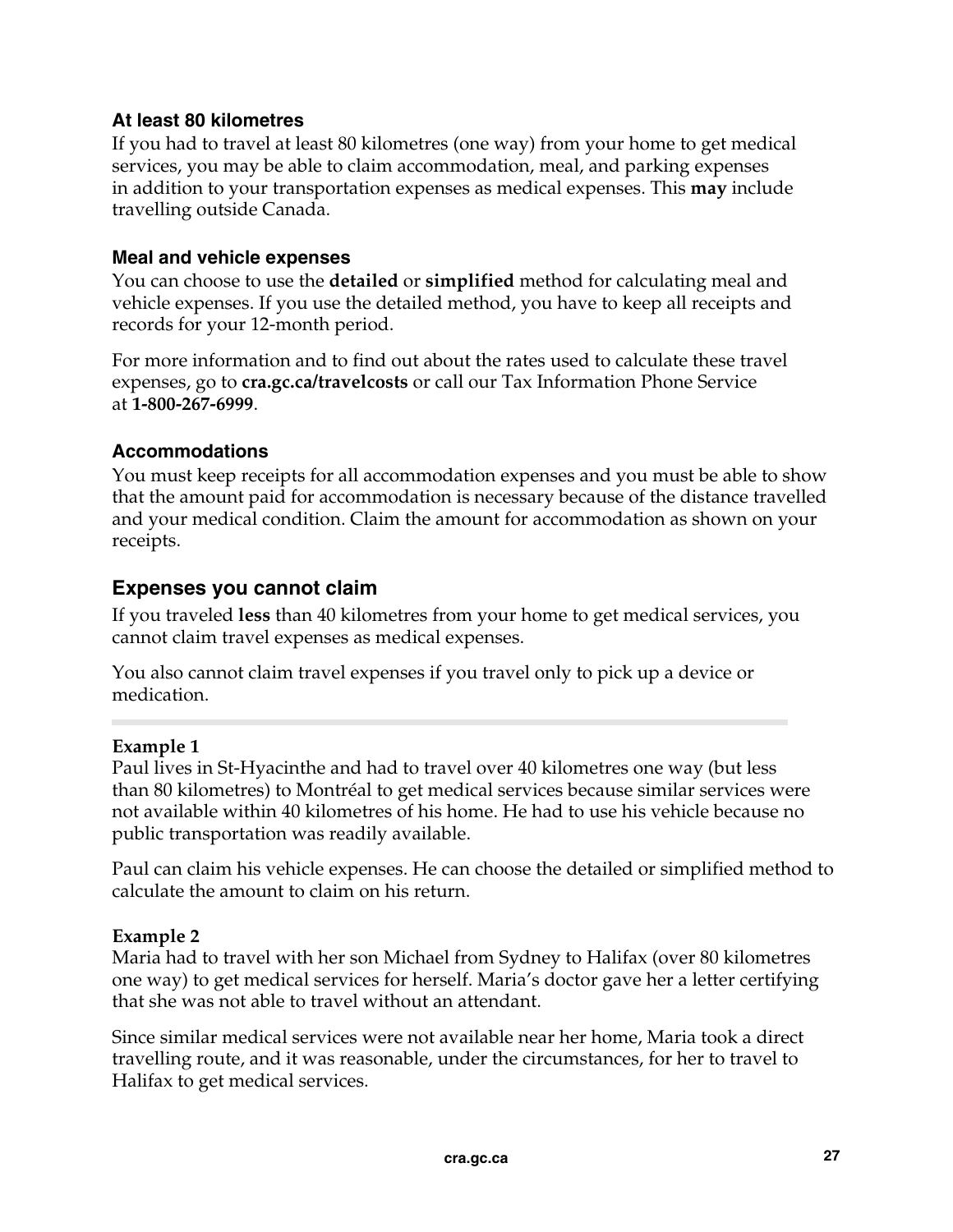The day after they arrived in Halifax, Maria checked into the hospital for surgery and had to stay for two weeks.

Michael stayed in a hotel nearby and during the day, helped her with meals and personal care at the hospital. Michael drove his mother back to Sydney afterwards.

Maria can claim all reasonable travel expenses for herself and her son while en route, to and from Halifax and for the two-week period of medical services in Halifax.

#### **Example 3**

Jennifer had to travel from Prince Rupert to Vancouver (over 80 kilometres one way) to get medical services. Her husband Stephen drove her there. Jennifer stayed in the hospital in Vancouver for three weeks but Stephen drove back to Prince Rupert after dropping her off at the hospital. Jennifer's doctor gave her a letter certifying that she was not able to travel without an attendant.

Since similar medical services were not available near her home, Jennifer took a direct travelling route, and it was reasonable, under the circumstances, for her to travel to Vancouver to get medical services.

Stephen came to visit Jennifer once during her three-week stay in the hospital. When Jennifer was ready to go home, Stephen drove to Vancouver to take her home.

Jennifer can claim reasonable travel expenses for herself and her husband for the trip from Prince Rupert to Vancouver and then for the drive back home. However, neither Jennifer nor Stephen can claim any expenses for the trip Stephen made to visit Jennifer in the hospital.

#### **Example 4**

John had to travel from Winnipeg to Germany (over 80 kilometres one way) to get medical services. He flew there and back, and stayed at a hotel for one week while he received the services from a medical practitioner.

Since similar medical services were not available near his home, John took a direct travelling route, and it was reasonable, under the circumstances, for him to travel to Germany to get medical services.

John can claim all reasonable travel expenses for himself while en route, to and from Germany and for the one week period of medical services in Germany.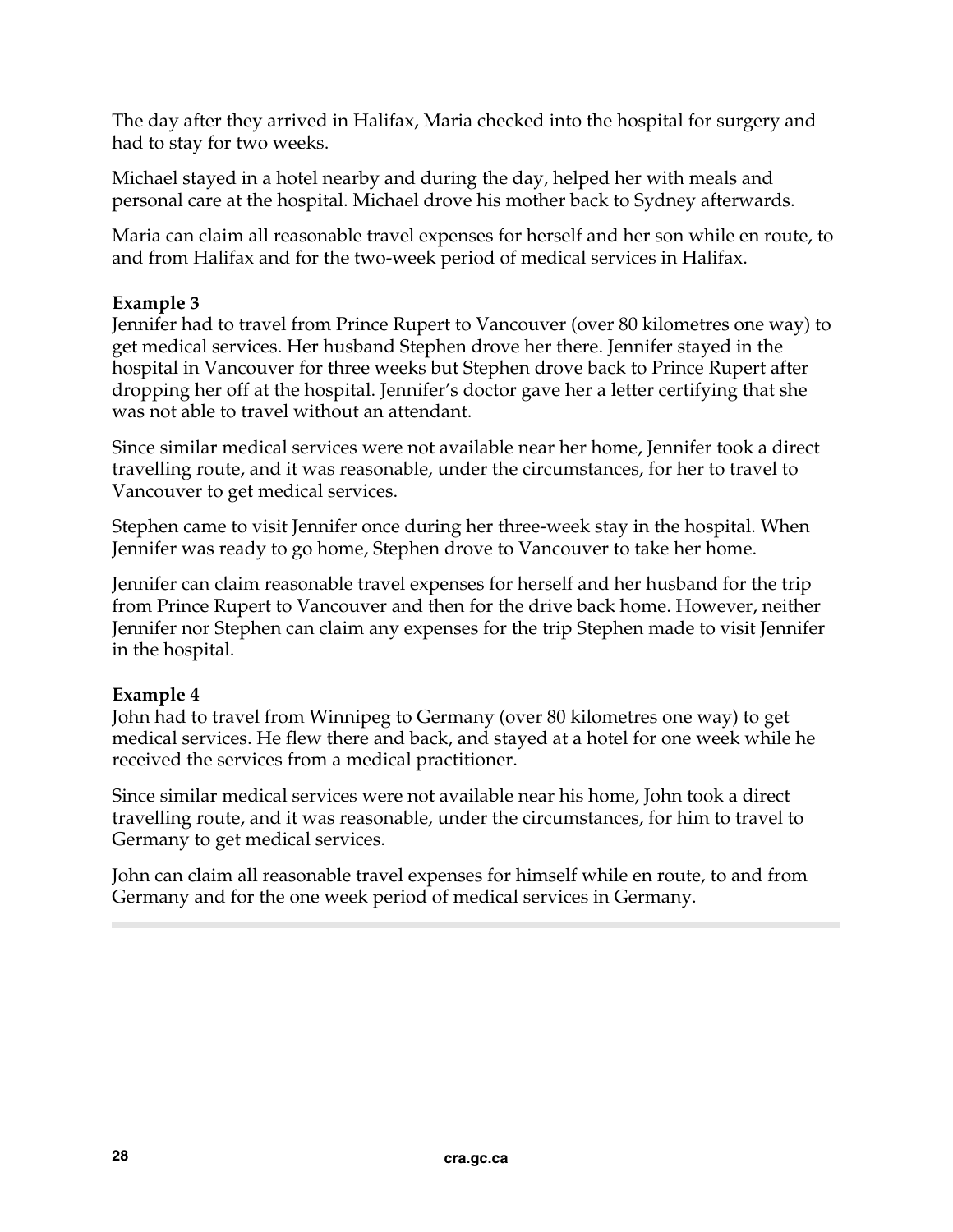## **What are the most common medical expenses that you cannot claim?**

here are some expenses that are commonly claimed as medical expenses in error. There are some expenses that are commonly claimed as The expenses you **cannot** claim include the following:

- athletic or fitness club fees;
- birth control devices (non-prescription);
- blood pressure monitors;
- cosmetic surgery expenses for purely cosmetic procedures including any related services and other expenses such as travel, incurred **after March 4, 2010**, cannot be claimed as medical expenses. Both surgical and non-surgical procedures purely aimed at enhancing one's appearance are not eligible.

Non-eligible expenses include:

- liposuction;
- hair replacement procedures;
- filler injections (for removing wrinkles);
- teeth whitening.

An expense may qualify as a medical expense if it is necessary for medical or reconstructive purposes, such as surgery to address a deformity related to a congenital abnormality, a personal injury resulting from an accident or trauma, or a disfiguring disease;

- diaper services;
- health plan premiums paid by an employer and not included in your income;
- organic food;
- over-the-counter medications, vitamins, and supplements, even if prescribed by a medical practitioner (except vitamin B12, see page 24);
- personal response systems such as Lifeline and Health Line Services;
- provincial and territorial plans such as the Alberta Health Care Insurance Plan and the Ontario Health Insurance Plan (for a complete list of non-eligible plans, go to **cra.gc.ca/medical**); and
- the part of medical expenses (including travel expenses) for which you can get reimbursed, such as reimbursements from a private insurance.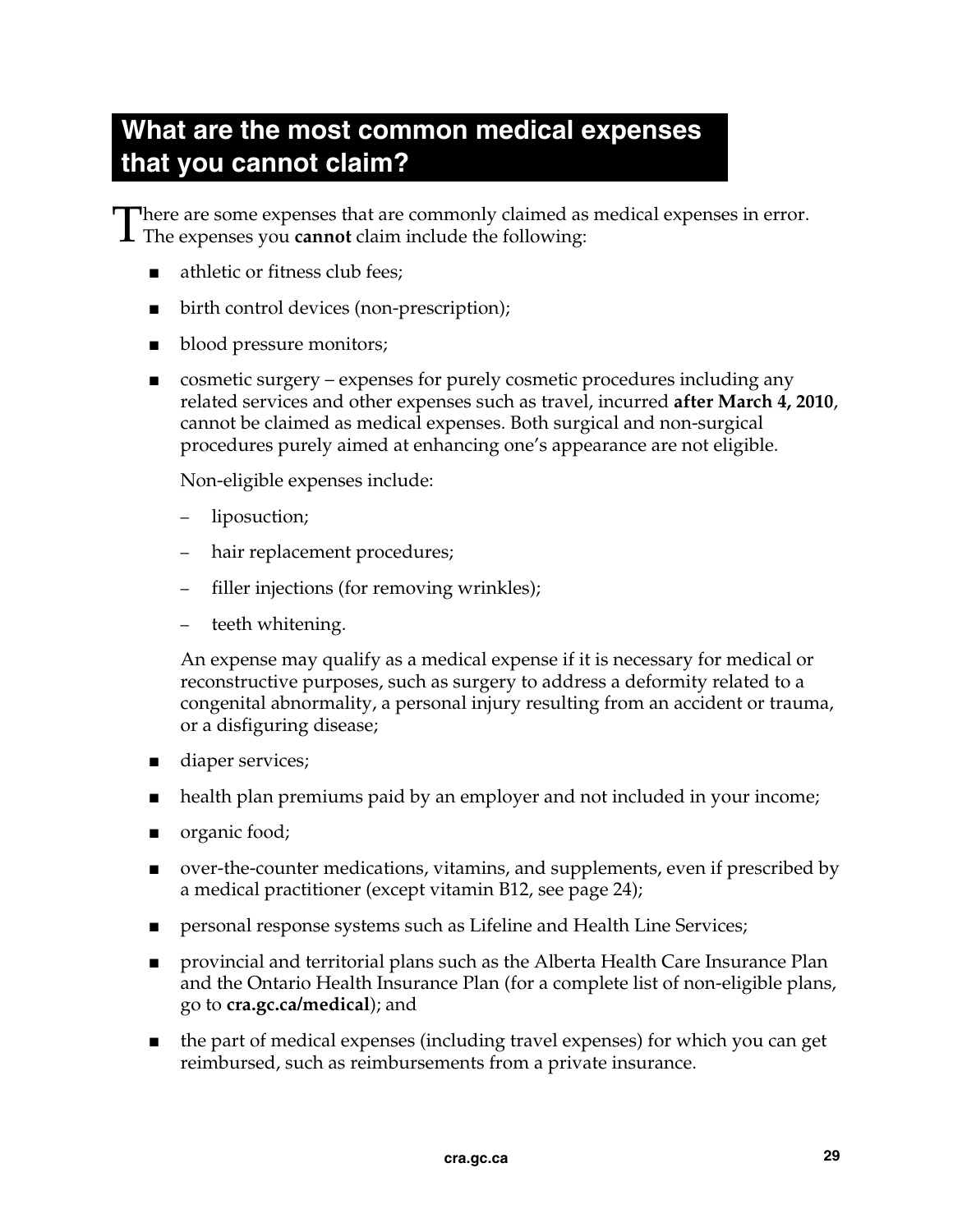## **What documents do you need to keep?**

f you are filing electronically or **on paper**, do not send any supporting documents.  $\prod$ f you are filing electronically or **on paper**, denote the set them later.

Receipts must show the name of the company or individual to whom an expense was paid. Receipts for attendant care or therapy paid to an individual should also show the individual's social insurance number.

## **Online services**

## **My Account**

Using the CRA's My Account service is a fast, easy, and secure way to access and manage your tax and benefit information online, seven days a week.

To register for My Account, go to **cra.gc.ca/myaccount**. Registration is a two-step process. You will be asked to enter some personal information and create a user ID and password or use a Sign-in Partner. Be sure to have your current and previous year's personal tax returns on hand. To register, a return for one of these two years must have been assessed. After you complete step one, you will have instant access to some of your tax and benefit information. Step two includes the mailing of the CRA security code. We will mail it to the address we have on file for you. The separate mailing of the security code is a measure used to protect you from identity theft and to ensure the security of your personal information. You will have access to the full suite of services available in My Account once you enter your code.

An authorized representative can access most of these online services through Represent a Client at **cra.gc.ca/representatives**.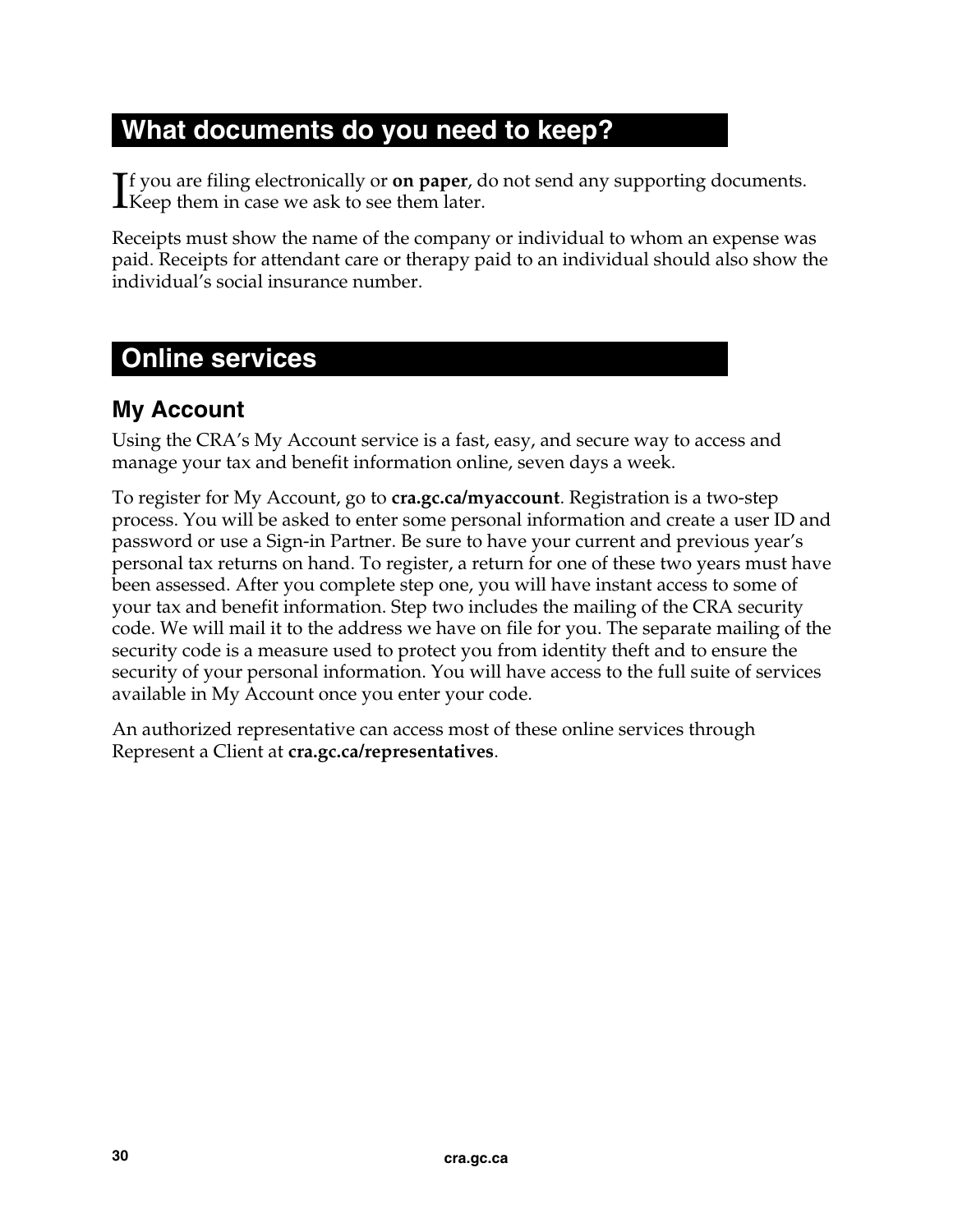## **For more information**

## **What if you need help?**

If you need more information after reading this guide, go to **cra.gc.ca/disability** or call **1-800-959-8281**.

## **Direct deposit**

Direct deposit is a fast, convenient, reliable, and secure way to get your CRA payments directly into your account at a financial institution in Canada. To enrol for direct deposit or to update your banking information, go to **cra.gc.ca/directdeposit**.

## **Forms and publications**

To get our forms and publications, go to **cra.gc.ca/forms** or call **1-800-959-8281**.

## **Electronic mailing lists**

We can notify you by email when new information on a subject of interest to you is available on our website. To subscribe to our electronic mailing lists, go to **cra.gc.ca/lists**.

## **Tax Information Phone Service (TIPS)**

For personal and general tax information by telephone, use our automated service, TIPS, by calling **1-800-267-6999**.

## **Teletypewriter (TTY) users**

If you have a hearing or speech impairment and use a TTY call **1-800-665-0354** during regular business hours.

## **Service complaints**

You can expect to be treated fairly under clear and established rules, and get a high level of service each time you deal with the Canada Revenue Agency (CRA); see the *Taxpayer Bill of Rights*.

If you are not satisfied with the service you received, try to resolve the matter with the CRA employee you have been dealing with or call the telephone number provided in the CRA's correspondence. If you do not have contact information, go to **cra.gc.ca/contact**.

If you still disagree with the way your concerns were addressed, you can ask to discuss the matter with the employee's supervisor.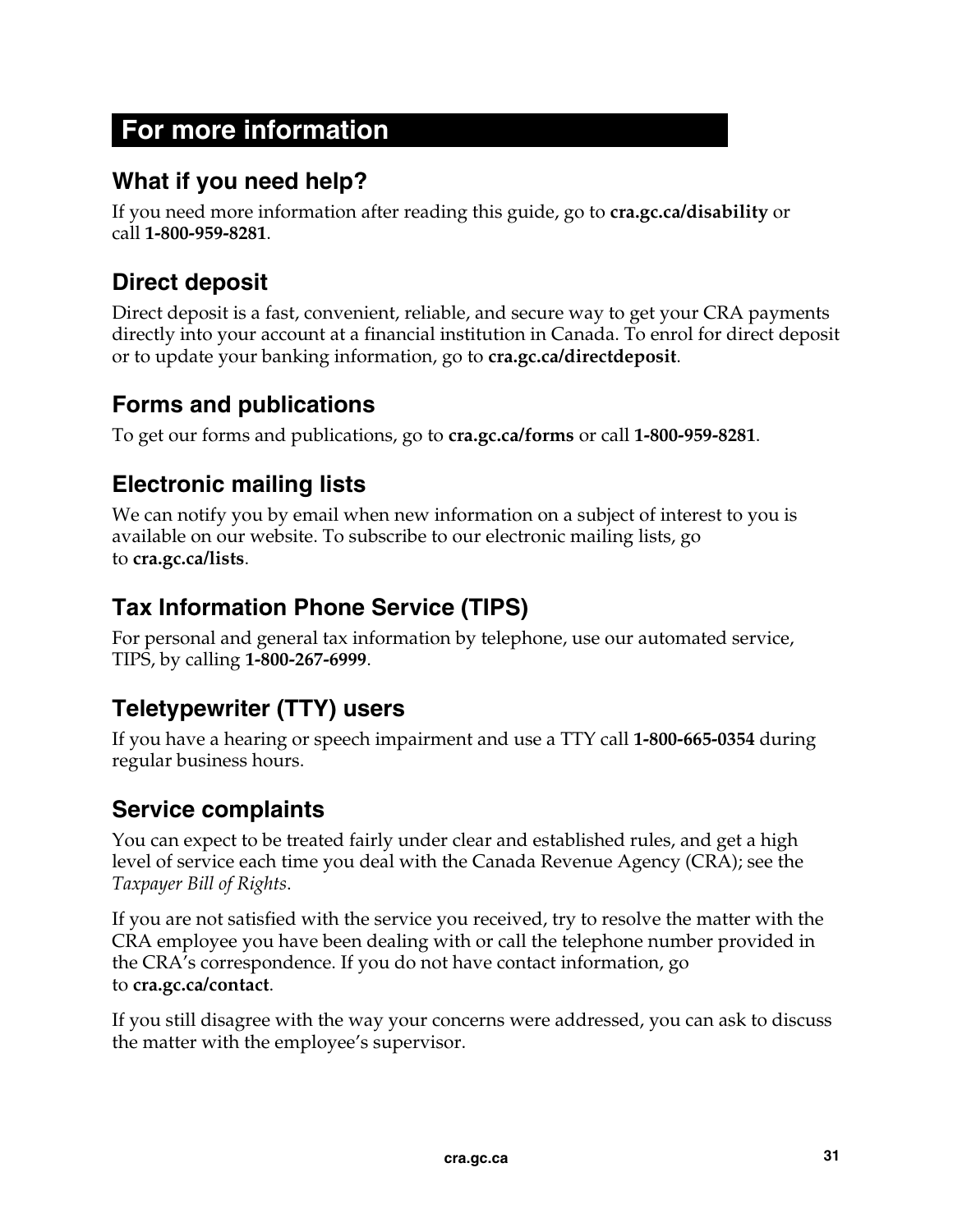If you are still not satisfied, you can file a service complaint by filling out Form RC193, *Service-Related Complaint*. For more information, go to **cra.gc.ca/complaints**.

If the CRA has not resolved your service-related complaint, you can submit a complaint with the Office of the Taxpayers' Ombudsman.

## **Reprisal complaint**

If you believe that you have experienced reprisal, fill out Form RC459, *Reprisal Complaint*.

For more information about reprisal complaints, go to **cra.gc.ca/reprisalcomplaints**.

## **Tax information videos**

We have a number of tax information videos for individuals on topics such as the income tax and benefit return, the Canadian tax system, and tax measures for persons with disabilities. To watch our videos, go to **cra.gc.ca/videogallery**.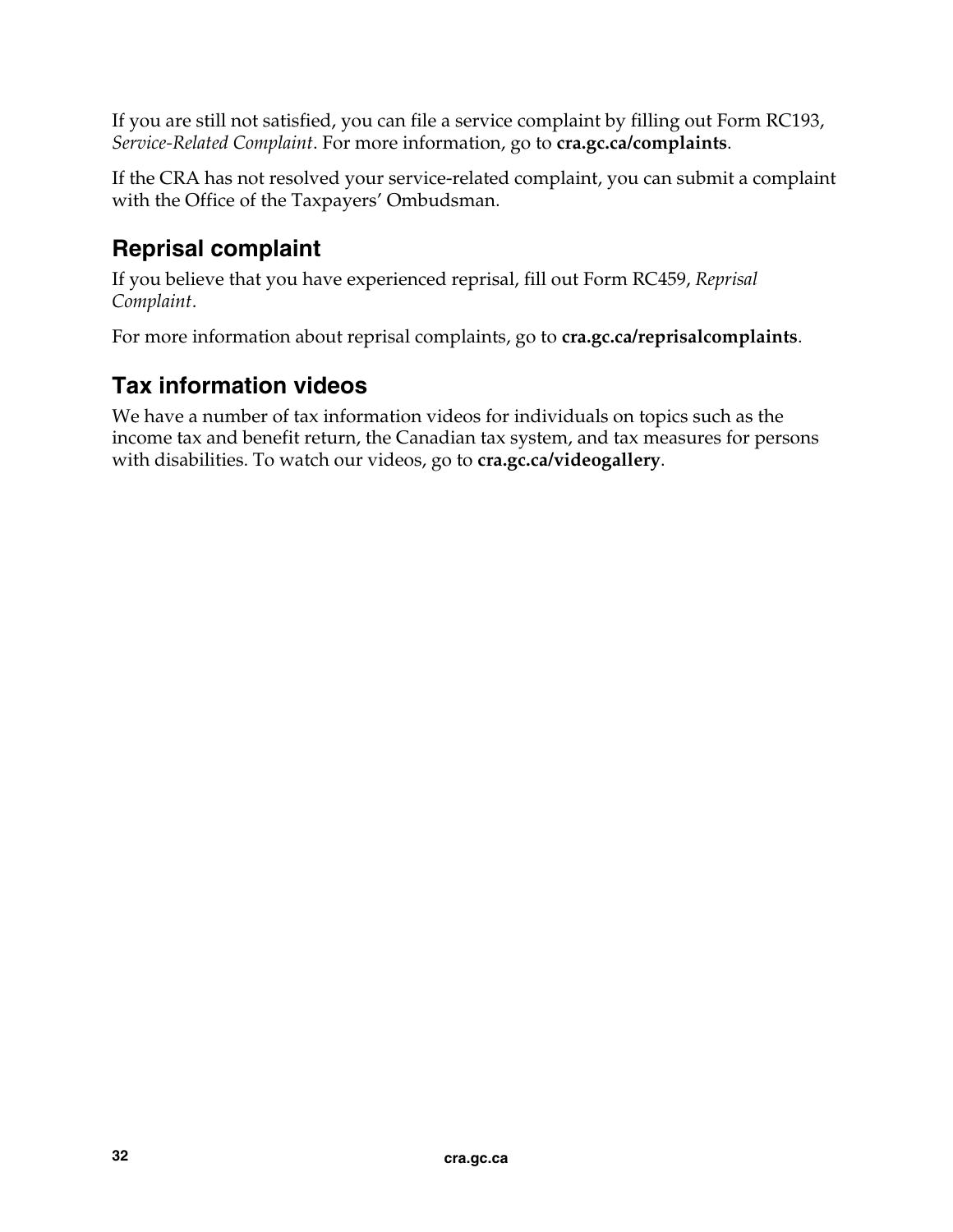## **Index**

#### **A**

| Altered auditory feedback devices18 |  |
|-------------------------------------|--|
|                                     |  |
|                                     |  |
|                                     |  |
| Assisted breathing devices 18       |  |
|                                     |  |
| Audible signal devices 18           |  |

#### **B**

| Blood coagulation monitors 19      |  |
|------------------------------------|--|
| Bone marrow transplant 15          |  |
| Bone conduction receiver19         |  |
|                                    |  |
|                                    |  |
| Braille printers, synthetic speech |  |
| systems, large print-on-screen     |  |
|                                    |  |
|                                    |  |
|                                    |  |

#### **C**

| Catheters, catheter trays tubing19 |  |
|------------------------------------|--|
|                                    |  |
|                                    |  |
|                                    |  |
| Computer peripherals19             |  |
|                                    |  |
|                                    |  |

#### **D**

| Deaf-blind intervening services24 |  |
|-----------------------------------|--|
|                                   |  |
| Dentures and dental implants19    |  |
|                                   |  |
|                                   |  |
|                                   |  |

| Page                                | Page                                  |
|-------------------------------------|---------------------------------------|
| Α                                   | Drugs and medical devices bought      |
|                                     | under Health Canada's Special         |
|                                     |                                       |
| Air filter, cleaner, or purifier 18 | E                                     |
| Altered auditory feedback devices18 |                                       |
|                                     |                                       |
|                                     |                                       |
|                                     | Electronic bone healing device 20     |
| Assisted breathing devices 18       | Electronic speech synthesizers 20     |
|                                     |                                       |
| Audible signal devices 18           | Environmental control system          |
|                                     | (computerized or electronic)  20      |
| B                                   |                                       |
| Baby breathing monitor 19           | F                                     |
|                                     |                                       |
|                                     | G                                     |
| Blood coagulation monitors 19       |                                       |
| Bone marrow transplant 15           |                                       |
| Bone conduction receiver19          |                                       |
|                                     | $H_{\rm}$                             |
| Braille note-taker devices19        |                                       |
| Braille printers, synthetic speech  | Heart monitoring devices  20          |
| systems, large print-on-screen      |                                       |
|                                     |                                       |
|                                     | п                                     |
| C                                   |                                       |
|                                     | Ileostomy and colostomy pads  20      |
| Catheters, catheter trays tubing 19 |                                       |
|                                     |                                       |
|                                     |                                       |
|                                     | In vitro fertility program 16         |
| Computer peripherals 19             |                                       |
|                                     | K                                     |
|                                     |                                       |
|                                     |                                       |
| D                                   | L                                     |
| Deaf-blind intervening services24   | Laboratory procedures or services  25 |
|                                     | Large print-on-screen devices 21      |
| Dentures and dental implants19      | Laryngeal speaking aids  21           |